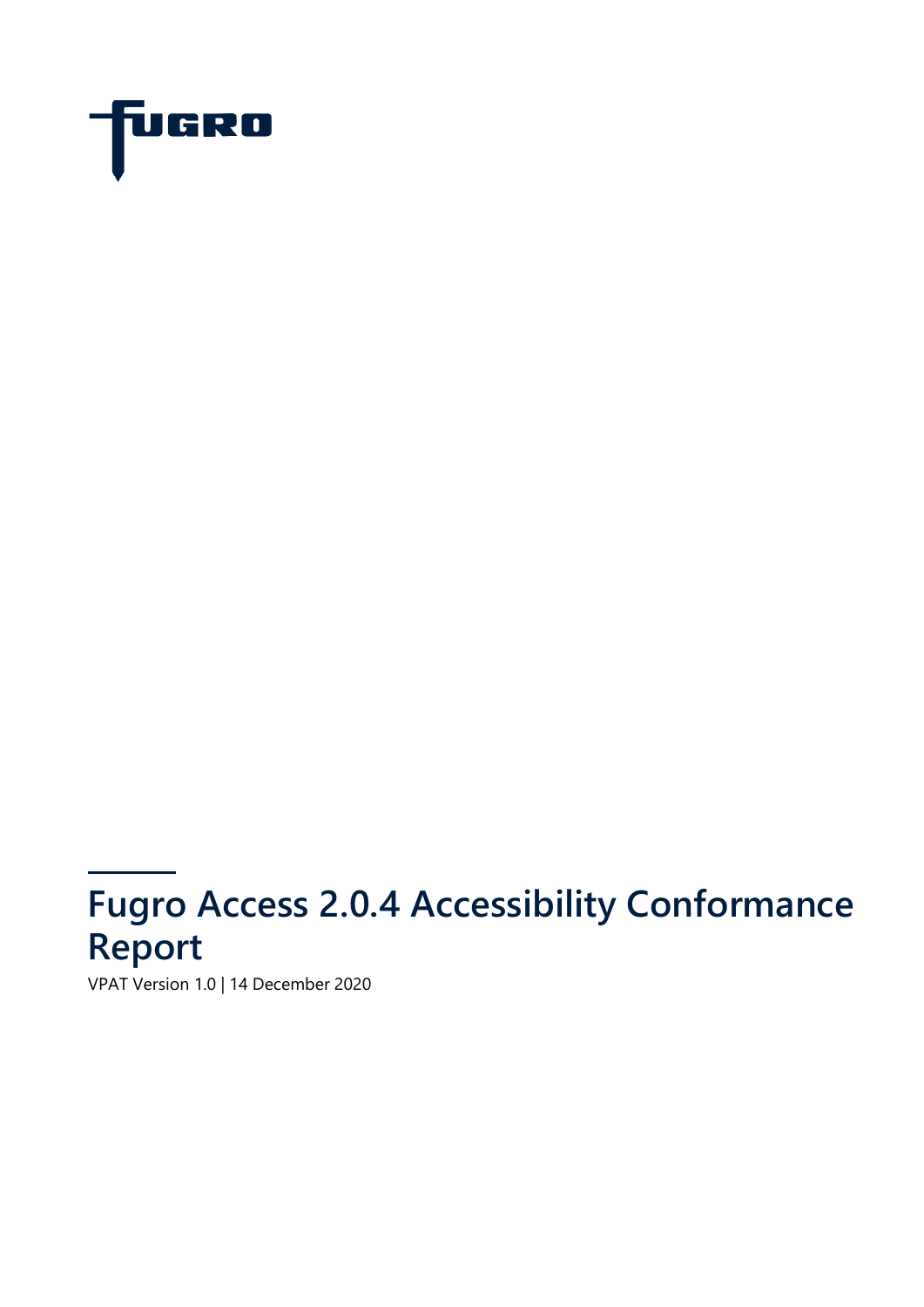### **Contents**

| 1.  | Overview |                                                   |                |
|-----|----------|---------------------------------------------------|----------------|
| 1.1 | Scoping  |                                                   |                |
|     | 1.1.1    | <b>Revised Section 508 Requirements</b>           |                |
|     | 1.1.2    | <b>WCAG Conformance</b>                           |                |
|     | 1.1.3    | <b>Functional Performance Criteria</b>            |                |
|     | 1.1.4    | Hardware                                          |                |
|     | 1.1.5    | Software                                          | 2              |
|     | 1.1.6    | <b>Support Documentation and Services</b>         | 2              |
| 1.2 |          | <b>Documenting Compliance</b>                     | $\overline{2}$ |
| 2.  |          | Web Content Accessibility Requirements (WCAG) 2.0 | 3              |
| 2.1 |          | Principle 1: Perceivable                          | 3              |
| 2.2 |          | Principle 2: Operable                             | 8              |
| 2.3 |          | Principle 3: Understandable                       | 12             |
| 2.4 |          | Principle 4: Robust                               | 15             |
| 3.  |          | <b>Functional Performance Criteria</b>            | 16             |
| 4.  | Hardware |                                                   | 18             |
| 5.  | Software |                                                   | 19             |
| 6.  |          | <b>Support Documentation and Services</b>         | 25             |

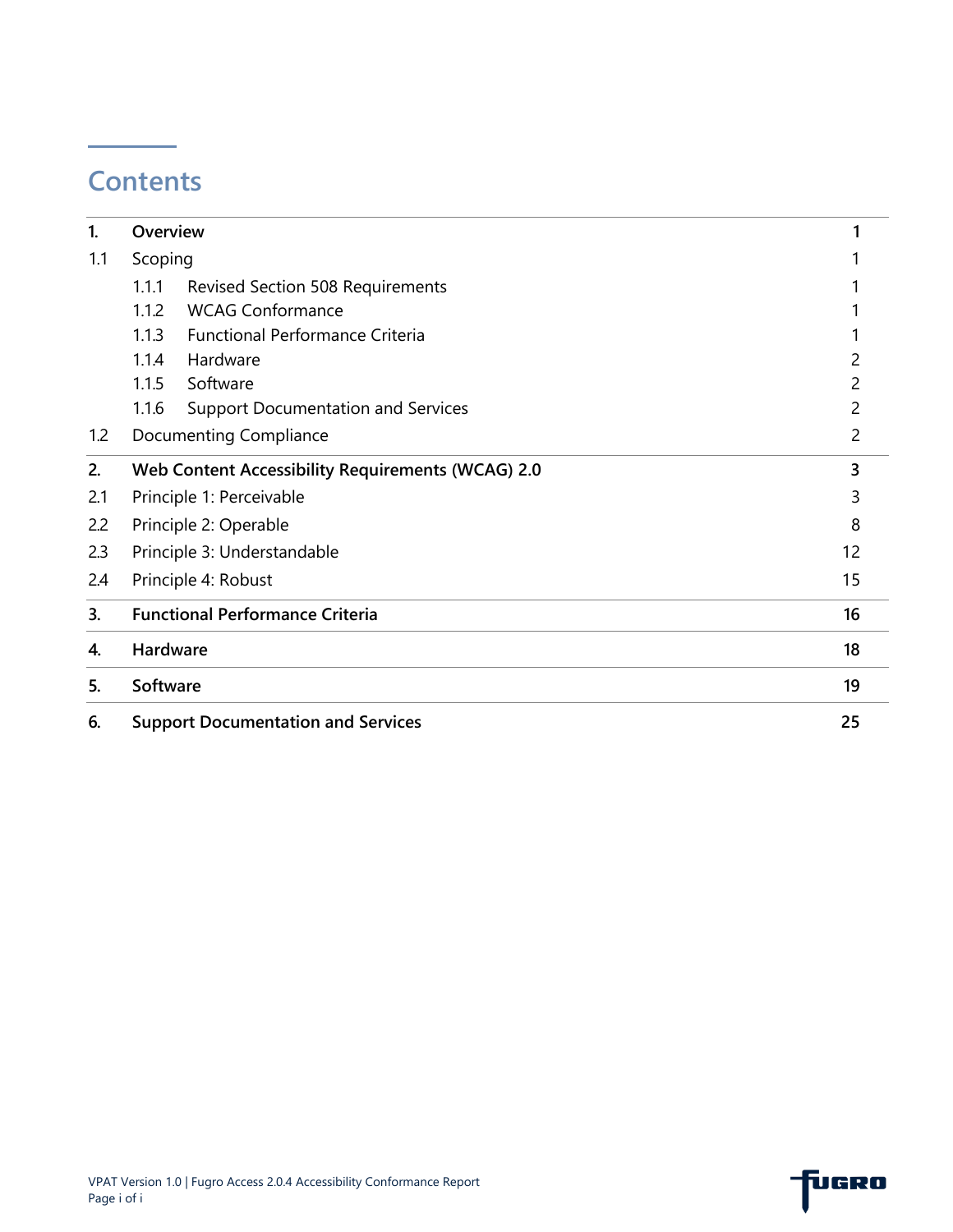### <span id="page-2-0"></span>**1. Overview**

#### **Company Name:** Fugro

**Product:** Fugro Access 2.0.4

The following information includes the results from the initial evaluation of Fugro Access software application using VPAT 2.4 template. This assessment covers WCAG 2.0 conformance and Section 508.

Testing was conducted on a remote connection from personal PC to workstation. Windows Narrator and Windows Speech Recognition applications were used for criteria requiring screen readers and voice controllers. Did not test with third party software/hardware.

#### <span id="page-2-1"></span>**1.1 Scoping**

#### <span id="page-2-2"></span>**1.1.1 Revised Section 508 Requirements**

- Provides guidance based on features and functionality
- Harmonizes accessibility requirements with international standards such as Web Content Accessibility Guidelines (WCAG) 2.0
- Clarifies how guidelines apply to public facing and non-public facing websites, web applications, multimedia, software, electronic documents and operating systems.
- Clarifies how software and operating systems need to work with assistive technology.
- Addressed access for people with cognitive, language, and learning disabilities.
- Provides accessibility requirements for modern hardware, software, and authoring tools.
- Clarifies quidance on allowed exceptions.

#### <span id="page-2-3"></span>**1.1.2 WCAG Conformance**

User interface and applications shall conform to Level A, AA, and AAA Success Criteria and Conformance Requirements that have be specified in WCAG 2.0

#### <span id="page-2-4"></span>**1.1.3 Functional Performance Criteria**

The requirements of Chapter 3 shall apply to ICT where required by 508 Chapter 2 (Scoping Requirements), 255 Chapter 2 (Scoping Requirements), and where otherwise referenced in any other chapter of the Revised 508 Standards or Revised 255 Guidelines.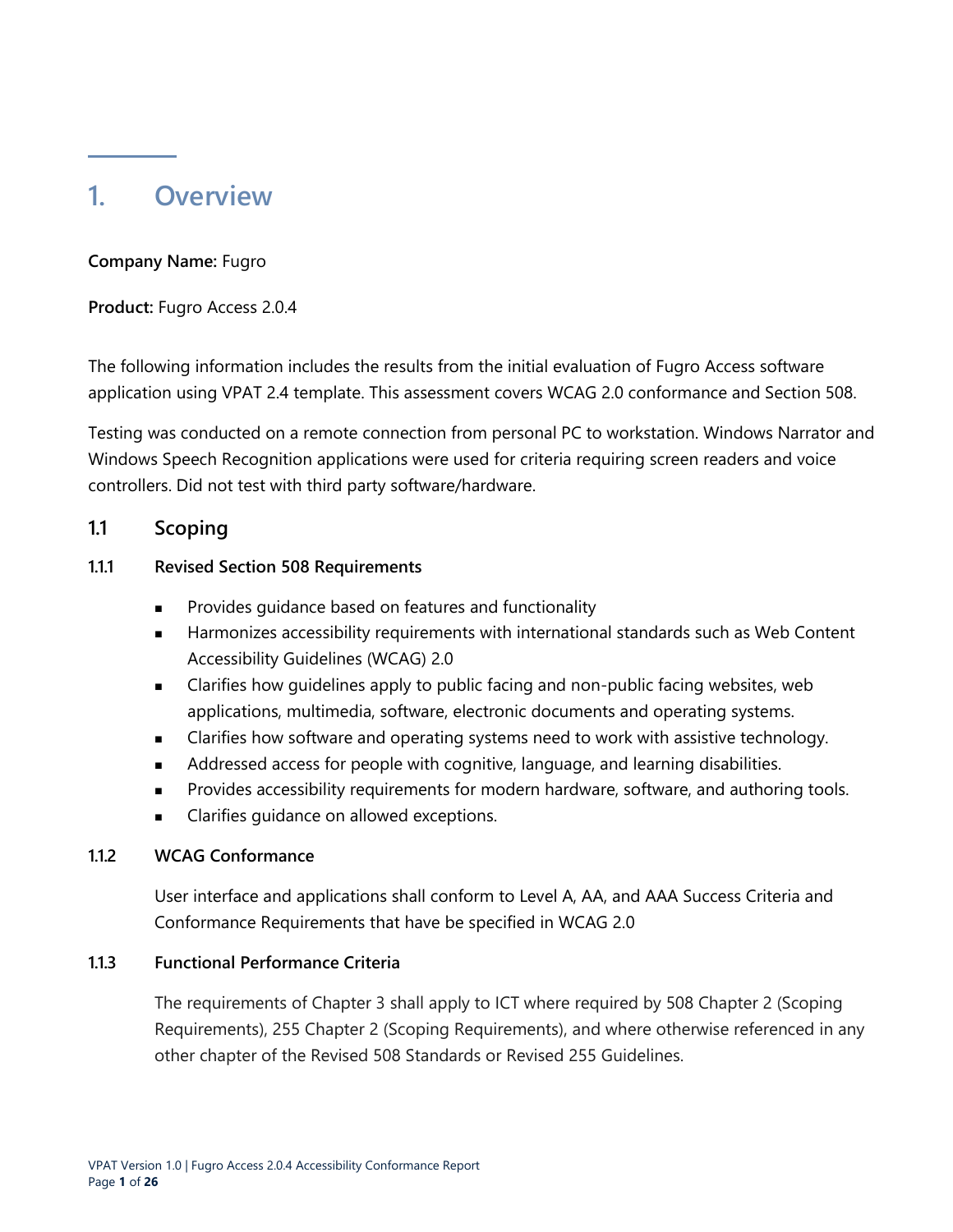#### <span id="page-3-0"></span>**1.1.4 Hardware**

The requirements of Chapter 4 shall apply to ICT that is hardware where required by 508 Chapter 2 (Scoping Requirements), 255 Chapter 2 (Scoping Requirements), and where otherwise referenced in any other chapter of the Revised 508 Standards or Revised 255 Guidelines. EXCEPTION: Hardware that is assistive technology shall not be required to conform to the requirements of this chapter.

#### <span id="page-3-1"></span>**1.1.5 Software**

The requirements of Chapter 5 shall apply to software where required by 508 Chapter 2 (Scoping Requirements), 255 Chapter 2 (Scoping Requirements), and where otherwise referenced in any other chapter of the Revised 508 Standards or Revised 255 Guidelines.

EXCEPTION: Where Web applications do not have access to platform accessibility services and do not include components that have access to platform accessibility services, they shall not be required to conform to 502 or 503 provided that they conform to Level A and Level AA Success Criteria and Conformance Requirements in WCAG 2.0 (incorporated by reference, see 702.10.1).

#### <span id="page-3-2"></span>**1.1.6 Support Documentation and Services**

The technical requirements in Chapter 6 shall apply to ICT support documentation and services where required by 508 Chapter 2 (Scoping Requirements), 255 Chapter 2 (Scoping Requirements), and where otherwise referenced in any other chapter of the Revised 508 Standards or Revised 255 Guidelines.

#### <span id="page-3-3"></span>**1.2 Documenting Compliance**

**Table 1.1: Compliance Responses**

| Response         | <b>Definition</b>                         |
|------------------|-------------------------------------------|
| Supports         | Product meets criteria                    |
| Partial          | Product fulfils most criteria but not all |
| Does Not Support | Product does not meet criteria            |
| Not Applicable   | Criteria does not apply                   |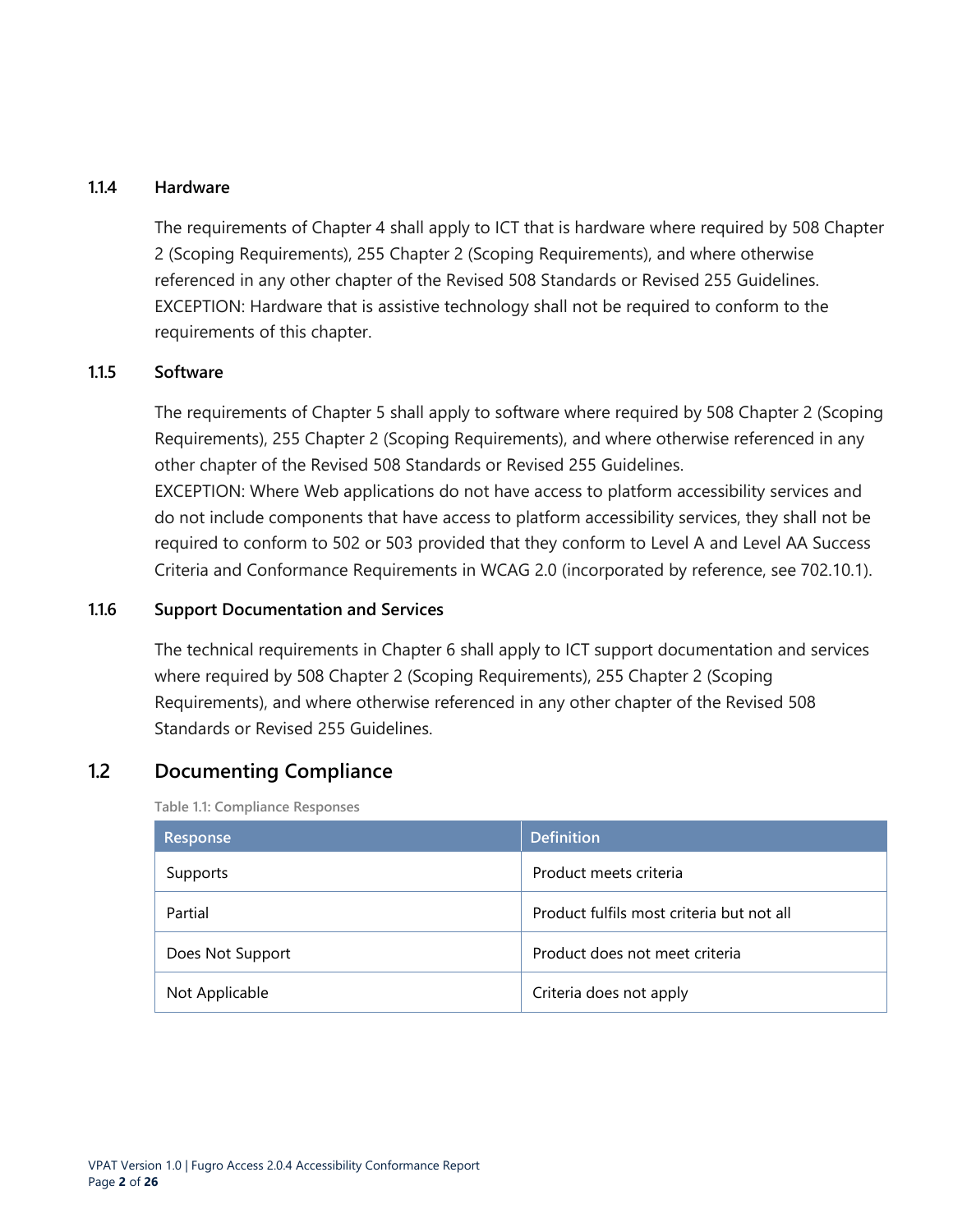## **2. Web Content Accessibility Requirements (WCAG) 2.0**

#### **2.1 Principle 1: Perceivable**

Information and user interface components must be presentable to users in ways they can perceive.

**Table 2.1: Perceivable**

<span id="page-4-1"></span><span id="page-4-0"></span>

| Criteria                                                                                                                                                                                                                                                                                                                                                                                       | Conformance<br>Level | <b>Remarks and Explanations</b> |  |  |  |
|------------------------------------------------------------------------------------------------------------------------------------------------------------------------------------------------------------------------------------------------------------------------------------------------------------------------------------------------------------------------------------------------|----------------------|---------------------------------|--|--|--|
| 1.1.1 Non-text Content: All non-text content that is presented to the user has a text<br>alternative that serves the equivalent purpose, except for the situations listed below.<br>(Level A)                                                                                                                                                                                                  | Partial              |                                 |  |  |  |
| Controls, Input: If non-text content is a control or accepts user input, then it has<br>a name that describes its purpose.                                                                                                                                                                                                                                                                     |                      |                                 |  |  |  |
| Time-Based Media: If non-text content is time-based media, then text alternatives at<br>least provide descriptive identification of the non-text content.                                                                                                                                                                                                                                      |                      |                                 |  |  |  |
| Test: If non-text content is a test or exercise that would be invalid if presented in text,<br>then text alternatives at least provide descriptive identification of the non-text content.                                                                                                                                                                                                     |                      |                                 |  |  |  |
| Sensory: If non-text content is primarily intended to create a specific sensory<br>experience, then text alternatives at least provide descriptive identification of the non-<br>text content.                                                                                                                                                                                                 |                      |                                 |  |  |  |
| CAPTCHA: If the purpose of non-text content is to confirm that content is being<br>accessed by a person rather than a computer, then text alternatives that identify and<br>describe the purpose of the non-text content are provided, and alternative forms of<br>CAPTCHA using output modes for different types of sensory perception are provided<br>to accommodate different disabilities. |                      |                                 |  |  |  |
| Decoration, Formatting, Invisible: If non-text content is pure decoration, is used<br>$\bullet$<br>only for visual formatting, or is not presented to users, then it is implemented in<br>a way that it can be ignored by assistive technology.                                                                                                                                                |                      |                                 |  |  |  |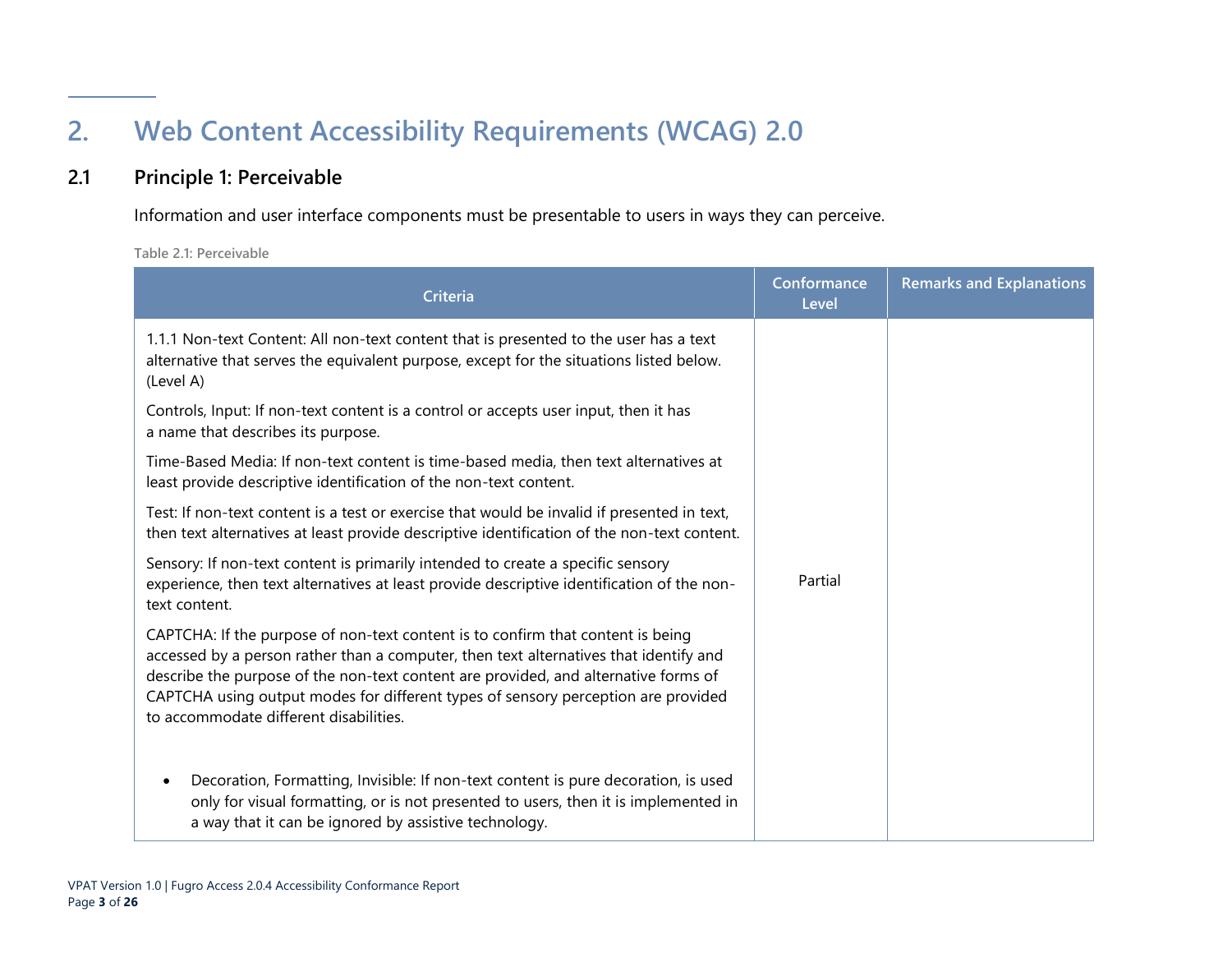| <b>Criteria</b>                                                                                                                                                                                                                                                                                      | Conformance<br>Level | <b>Remarks and Explanations</b> |
|------------------------------------------------------------------------------------------------------------------------------------------------------------------------------------------------------------------------------------------------------------------------------------------------------|----------------------|---------------------------------|
| 1.2.1 Audio-only and Video-only (Prerecorded): For prerecorded audio-only and<br>prerecorded video-only media, the following are true, except when the audio or video<br>is a media alternative for text and is clearly labeled as such: (Level A)                                                   |                      |                                 |
| Prerecorded Audio-only: An alternative for time-based media is provided that<br>$\bullet$<br>presents equivalent information for prerecorded audio-only content.                                                                                                                                     | Not Applicable       |                                 |
| Prerecorded Video-only: Either an alternative for time-based media or an audio<br>$\bullet$<br>track is provided that presents equivalent information for prerecorded video-<br>only content.                                                                                                        |                      |                                 |
| 1.2.2 Captions (Prerecorded): Captions are provided for all prerecorded audio content<br>in synchronized media, except when the media is a media alternative for text and is<br>clearly labelled as such. (Level A)                                                                                  | Not Applicable       |                                 |
| 1.2.3 Audio Description or Media Alternative (Prerecorded): An alternative for time-<br>based media or audio description of the prerecorded video content is provided<br>for synchronized media, except when the media is a media alternative for text and is<br>clearly labelled as such. (Level A) | Not Applicable       |                                 |
| 1.2.4 Captions (Live): Captions are provided for all live audio content in synchronized<br>media. (Level AA)                                                                                                                                                                                         | Not Applicable       |                                 |
| 1.2.5 Audio Description (Prerecorded): Audio description is provided for<br>all prerecorded video content in synchronized media. (Level AA)                                                                                                                                                          | Not Applicable       |                                 |
| 1.2.6 Sign Language (Prerecorded): Sign language interpretation is provided for<br>all prerecorded audio content in synchronized media. (Level AAA)                                                                                                                                                  | Not Applicable       |                                 |
| 1.2.7 Extended Audio Description (Prerecorded): Where pauses in foreground audio<br>are insufficient to allow audio descriptions to convey the sense of the video, extended                                                                                                                          | Not Applicable       |                                 |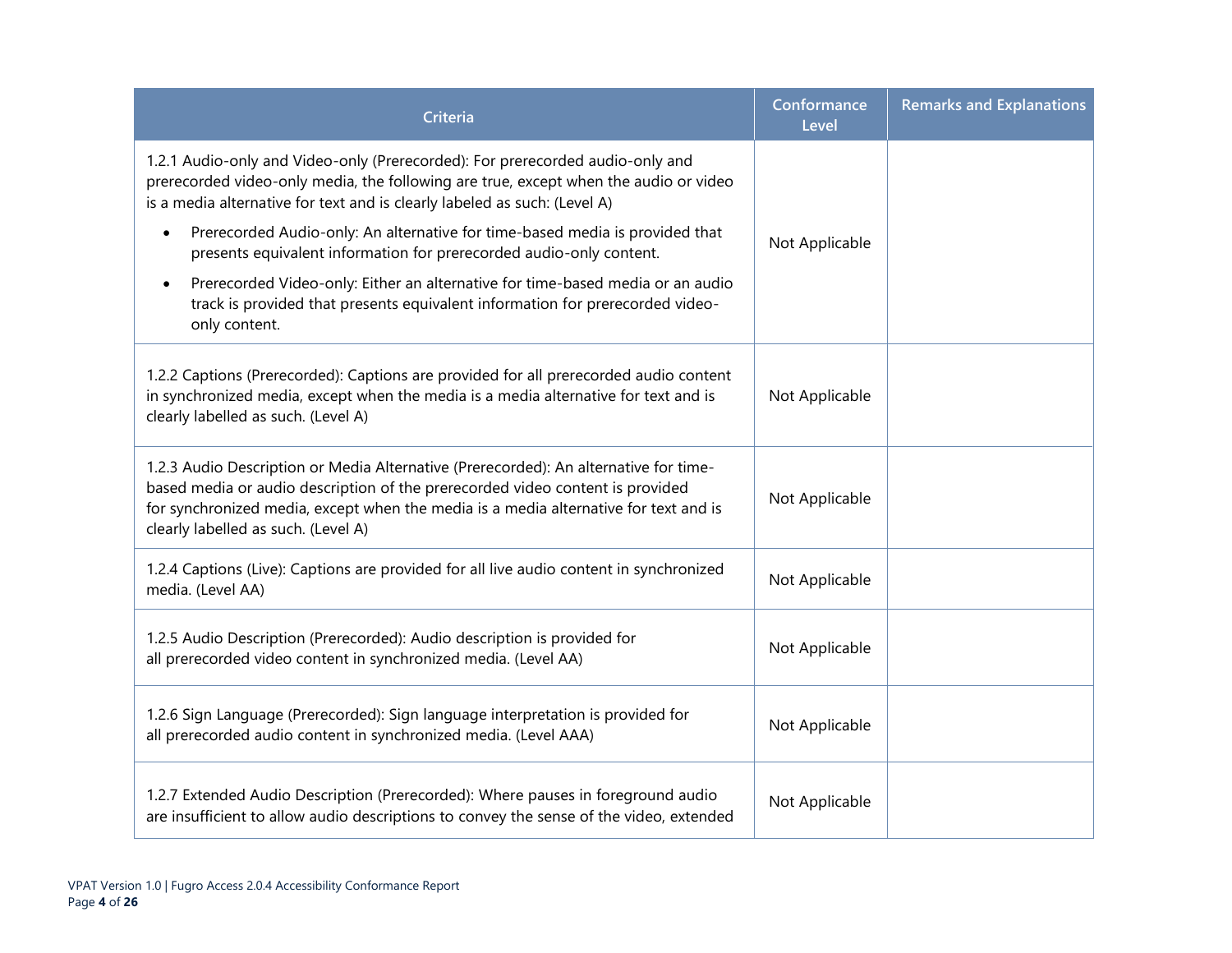| <b>Criteria</b>                                                                                                                                                                                                                                                                     | Conformance<br>Level | <b>Remarks and Explanations</b>                                |
|-------------------------------------------------------------------------------------------------------------------------------------------------------------------------------------------------------------------------------------------------------------------------------------|----------------------|----------------------------------------------------------------|
| audio description is provided for all prerecorded video content in synchronized media.<br>(Level AAA)                                                                                                                                                                               |                      |                                                                |
| 1.2.8 Media Alternative (Prerecorded): An alternative for time-based media is provided<br>for all prerecorded synchronized media and for all prerecorded video-only media.<br>(Level AAA)                                                                                           | Not Applicable       |                                                                |
| 1.2.9 Audio-only (Live): An alternative for time-based media that presents equivalent<br>information for live audio-only content is provided. (Level AAA)                                                                                                                           | Not Applicable       |                                                                |
| 1.3.1 Info and Relationships: Information, structure, and relationships conveyed<br>through presentation can be programmatically determined or are available in text.<br>(Level A)                                                                                                  | Partial              |                                                                |
| 1.3.2 Meaningful Sequence: When the sequence in which content is presented affects<br>its meaning, a correct reading sequence can be programmatically determined. (Level<br>A)                                                                                                      | Does Not<br>Support  | Issues with navigating to<br>other tabs and display<br>windows |
| 1.3.3 Sensory Characteristics: Instructions provided for understanding and operating<br>content do not rely solely on sensory characteristics of components such as shape,<br>size, visual location, orientation, or sound. (Level A)                                               | Partial              |                                                                |
| 1.4.1 Use of Color: Color is not used as the only visual means of conveying information,<br>indicating an action, prompting a response, or distinguishing a visual element. (Level<br>A)                                                                                            | Partial              |                                                                |
| 1.4.2 Audio Control: If any audio on a Web page plays automatically for more than 3<br>seconds, either a mechanism is available to pause or stop the audio, or a mechanism is<br>available to control audio volume independently from the overall system volume level.<br>(Level A) | Not Applicable       |                                                                |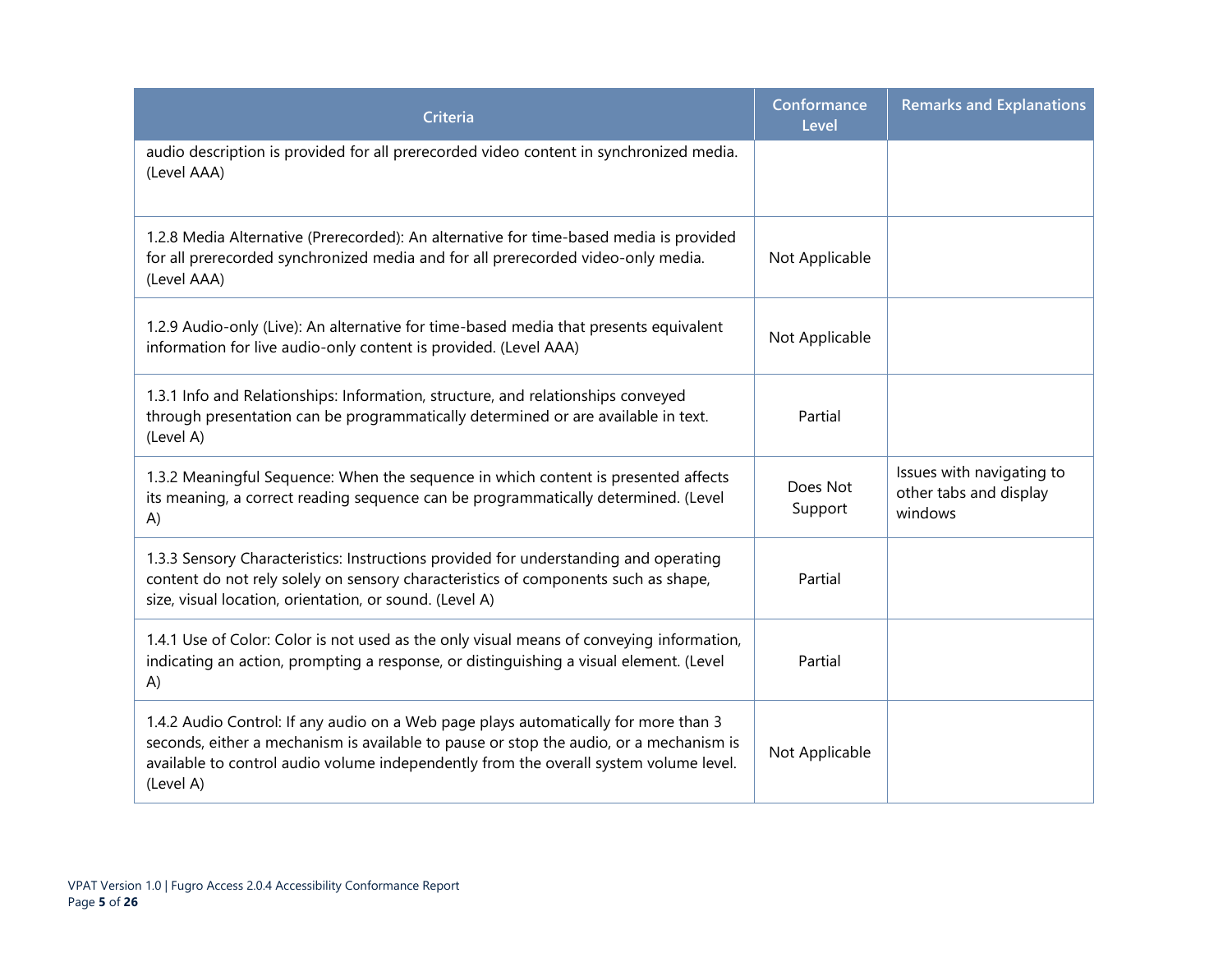| <b>Criteria</b>                                                                                                                                                                                                                                                                       | Conformance<br>Level | <b>Remarks and Explanations</b> |
|---------------------------------------------------------------------------------------------------------------------------------------------------------------------------------------------------------------------------------------------------------------------------------------|----------------------|---------------------------------|
| 1.4.3 Contrast (Minimum): The visual presentation of text and images of text has<br>a contrast ratio of at least 4.5:1, except for the following: (Level AA)                                                                                                                          |                      |                                 |
| Large Text: Large-scale text and images of large-scale text have a contrast ratio<br>$\bullet$<br>of at least 3:1;                                                                                                                                                                    |                      |                                 |
| Incidental: Text or images of text that are part of an inactive user interface<br>$\bullet$<br>component, that are pure decoration, that are not visible to anyone, or that are<br>part of a picture that contains significant other visual content, have no contrast<br>requirement. | Supports             |                                 |
| Logotypes: Text that is part of a logo or brand name has no minimum contrast<br>$\bullet$<br>requirement.                                                                                                                                                                             |                      |                                 |
| 1.4.4 Resize text: Except for captions and images of text, text can be resized<br>without assistive technology up to 200 percent without loss of content or functionality.<br>(Level AA)                                                                                              | Partial              |                                 |
| 1.4.5 Images of Text: If the technologies being used can achieve the visual<br>presentation, text is used to convey information rather than images of text except for<br>the following: (Level AA)                                                                                    |                      |                                 |
| Customizable: The image of text can be visually customized to the user's<br>$\bullet$<br>requirements;                                                                                                                                                                                | Not Applicable       |                                 |
| Essential: A particular presentation of text is essential to the information being<br>$\bullet$<br>conveyed.                                                                                                                                                                          |                      |                                 |
| 1.4.6 Contrast (Enhanced): The visual presentation of text and images of text has<br>a contrast ratio of at least 7:1, except for the following: (Level AAA)                                                                                                                          |                      |                                 |
| Large Text: Large-scale text and images of large-scale text have a contrast ratio<br>$\bullet$<br>of at least 4.5:1;                                                                                                                                                                  | Partial              |                                 |
| Incidental: Text or images of text that are part of an inactive user interface<br>component, that are pure decoration, that are not visible to anyone, or that are                                                                                                                    |                      |                                 |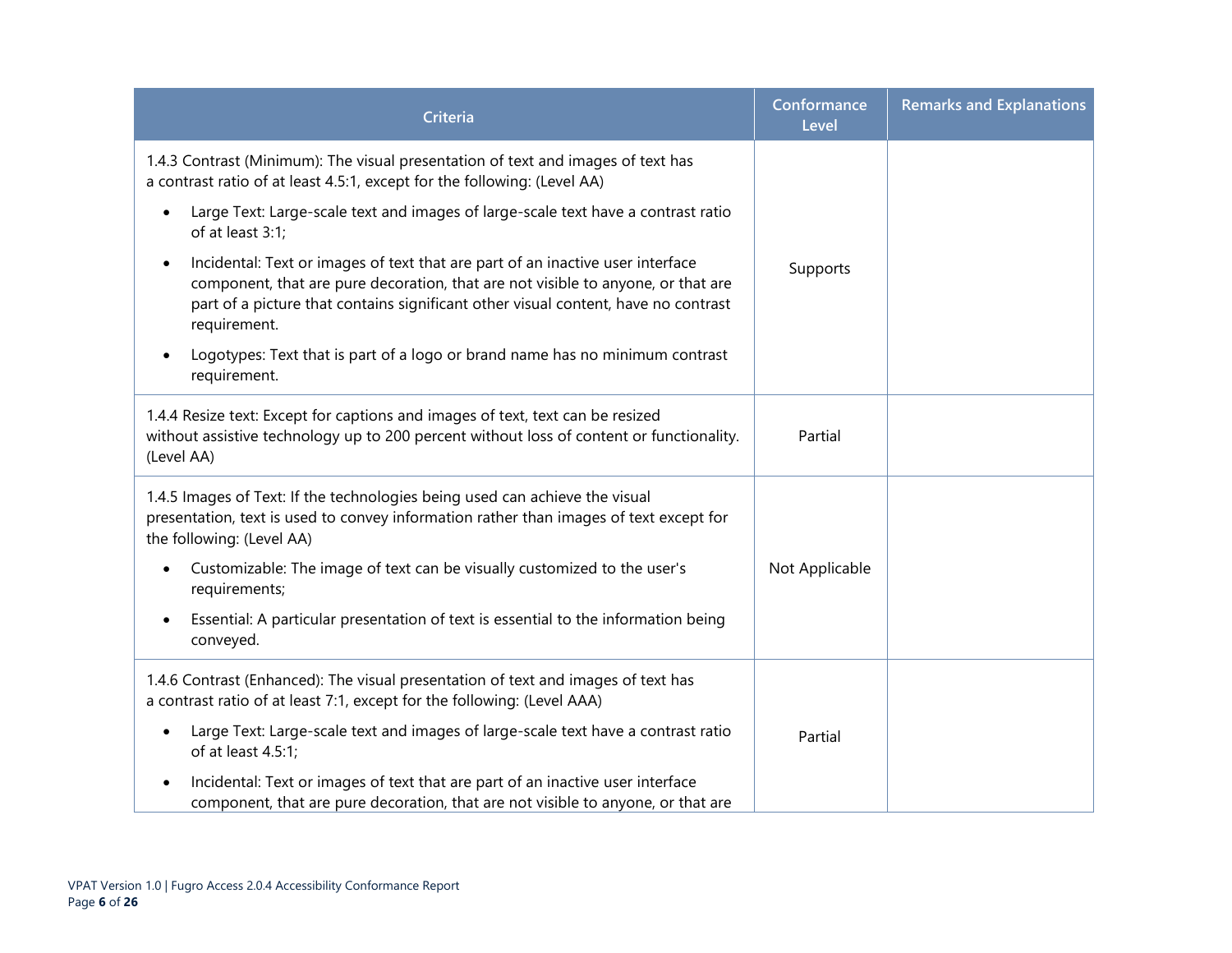| Criteria                                                                                                                                                                                                                                                                                                                              | Conformance<br><b>Level</b> | <b>Remarks and Explanations</b> |
|---------------------------------------------------------------------------------------------------------------------------------------------------------------------------------------------------------------------------------------------------------------------------------------------------------------------------------------|-----------------------------|---------------------------------|
| part of a picture that contains significant other visual content, have no contrast<br>requirement.                                                                                                                                                                                                                                    |                             |                                 |
| Logotypes: Text that is part of a logo or brand name has no minimum contrast<br>requirement.                                                                                                                                                                                                                                          |                             |                                 |
| 1.4.7 Low or No Background Audio: For prerecorded audio-only content that (1)<br>contains primarily speech in the foreground, (2) is not an audio CAPTCHA or audio<br>logo, and (3) is not vocalization intended to be primarily musical expression such as<br>singing or rapping, at least one of the following is true: (Level AAA) |                             |                                 |
| No Background: The audio does not contain background sounds.<br>$\bullet$                                                                                                                                                                                                                                                             |                             |                                 |
| Turn Off: The background sounds can be turned off.                                                                                                                                                                                                                                                                                    | Not Applicable              |                                 |
| 20 dB: The background sounds are at least 20 decibels lower than the<br>foreground speech content, with the exception of occasional sounds that last for<br>only one or two seconds.                                                                                                                                                  |                             |                                 |
| Note: Per the definition of "decibel," background sound that meets this<br>requirement will be approximately four times quieter than the foreground<br>speech content.                                                                                                                                                                |                             |                                 |
| 1.4.8 Visual Presentation: For the visual presentation of blocks of text, a mechanism is<br>available to achieve the following: (Level AAA)                                                                                                                                                                                           |                             |                                 |
| Foreground and background colors can be selected by the user.<br>1.                                                                                                                                                                                                                                                                   |                             |                                 |
| Width is no more than 80 characters or glyphs (40 if CJK).<br>2.                                                                                                                                                                                                                                                                      |                             |                                 |
| Text is not justified (aligned to both the left and the right margins).<br>3.                                                                                                                                                                                                                                                         | Not Applicable              |                                 |
| Line spacing (leading) is at least space-and-a-half within paragraphs, and<br>4.<br>paragraph spacing is at least 1.5 times larger than the line spacing.                                                                                                                                                                             |                             |                                 |
| Text can be resized without assistive technology up to 200 percent in a way that<br>5.<br>does not require the user to scroll horizontally to read a line of text on a full-<br>screen window.                                                                                                                                        |                             |                                 |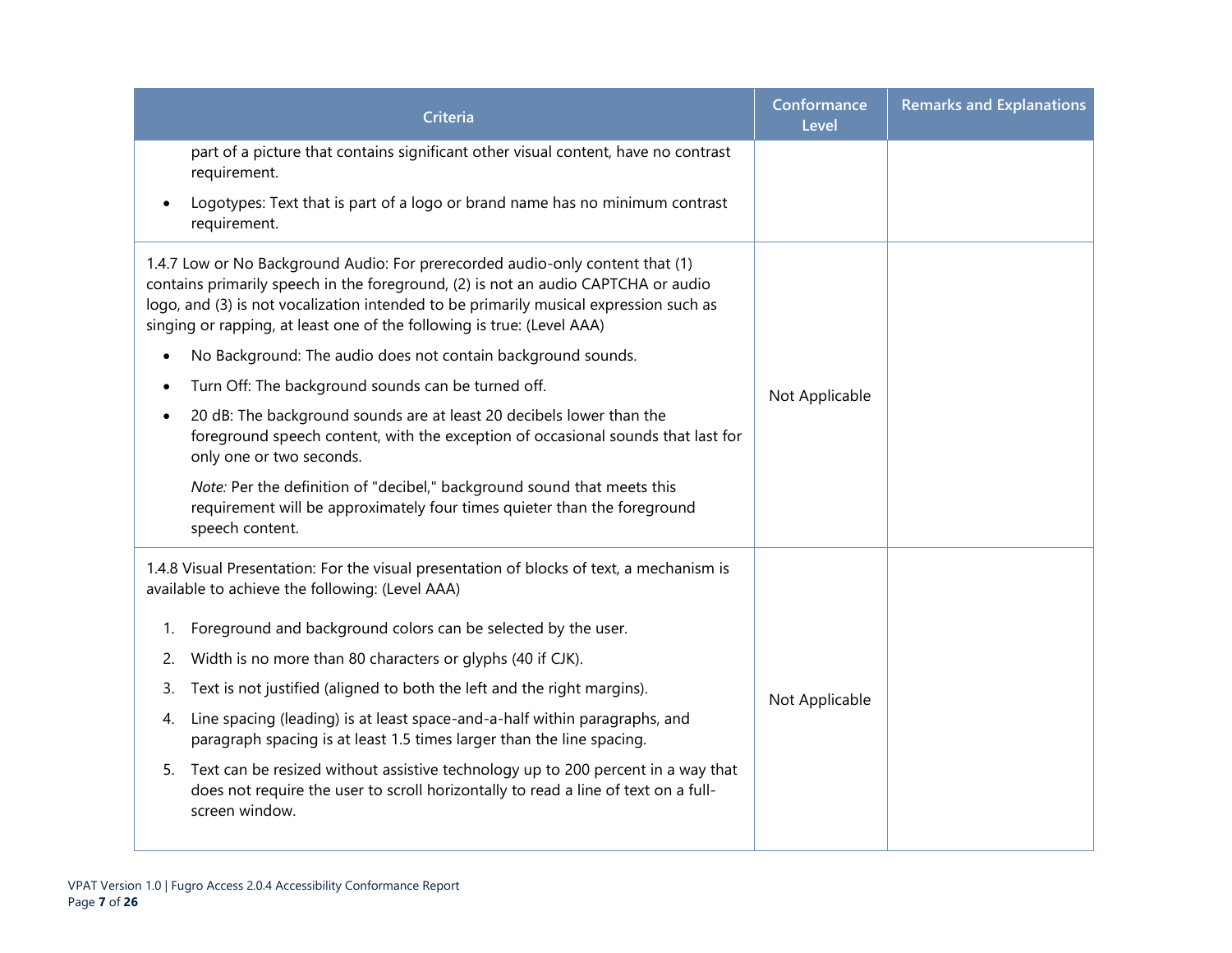| <b>Criteria</b>                                                                                                                                                                                    | Conformance<br>Level | <b>Remarks and Explanations</b> |
|----------------------------------------------------------------------------------------------------------------------------------------------------------------------------------------------------|----------------------|---------------------------------|
| 1.4.9 Images of Text (No Exception): Images of text are only used for pure<br>decoration or where a particular presentation of text is essential to the information<br>being conveyed. (Level AAA) | Does Not<br>Support  |                                 |

### **2.2 Principle 2: Operable**

User interface components and navigation must be operable.

**Table 2.2: Operable**

<span id="page-9-0"></span>

| <b>Criteria</b>                                                                                                                                                                                                                                                                                                                                                           | Conformance<br>Level | <b>Remarks and Explanations</b> |
|---------------------------------------------------------------------------------------------------------------------------------------------------------------------------------------------------------------------------------------------------------------------------------------------------------------------------------------------------------------------------|----------------------|---------------------------------|
| 2.1.1 Keyboard: All functionality of the content is operable through a keyboard<br>interface without requiring specific timings for individual keystrokes, except where the<br>underlying function requires input that depends on the path of the user's movement<br>and not just the endpoints. (Level A)                                                                | Does Not<br>Support  |                                 |
| <i>Note 1:</i> This exception relates to the underlying function, not the input technique. For<br>example, if using handwriting to enter text, the input technique (handwriting) requires<br>path-dependent input but the underlying function (text input) does not.                                                                                                      |                      |                                 |
| <i>Note 2:</i> This does not forbid and should not discourage providing mouse input or<br>other input methods in addition to keyboard operation                                                                                                                                                                                                                           |                      |                                 |
| 2.1.2 No Keyboard Trap: If keyboard focus can be moved to a component of the page<br>using a keyboard interface, then focus can be moved away from that component using<br>only a keyboard interface, and, if it requires more than unmodified arrow or tab keys<br>or other standard exit methods, the user is advised of the method for moving focus<br>away. (Level A) | Does Not<br>Support  |                                 |
| Note: Since any content that does not meet this success criterion can interfere with a<br>user's ability to use the whole page, all content on the Web page (whether it is used to<br>meet other success criteria or not) must meet this success criterion.                                                                                                               |                      |                                 |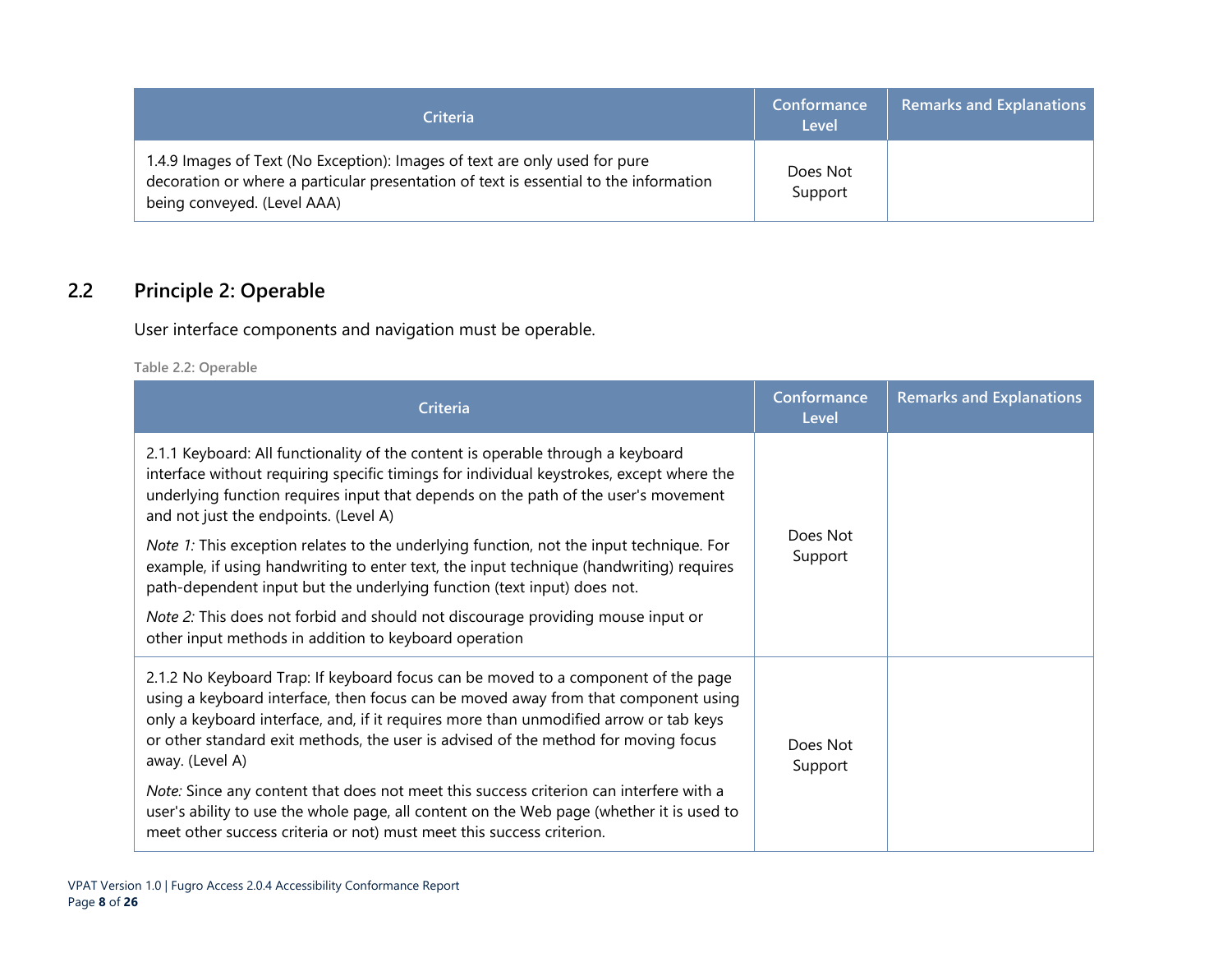| <b>Criteria</b>                                                                                                                                                                                                                                                                                                                                                                          | Conformance<br>Level | <b>Remarks and Explanations</b> |
|------------------------------------------------------------------------------------------------------------------------------------------------------------------------------------------------------------------------------------------------------------------------------------------------------------------------------------------------------------------------------------------|----------------------|---------------------------------|
| 2.1.3 Keyboard (No Exception): All functionality of the content is operable through<br>a keyboard interface without requiring specific timings for individual keystrokes. (Level<br>AAA)                                                                                                                                                                                                 | Does Not<br>Support  |                                 |
| 2.2.1 Timing Adjustable: For each time limit that is set by the content, at least one of<br>the following is true: (Level A)                                                                                                                                                                                                                                                             |                      |                                 |
| Turn off: The user is allowed to turn off the time limit before encountering it; or                                                                                                                                                                                                                                                                                                      |                      |                                 |
| Adjust: The user is allowed to adjust the time limit before encountering it over a<br>$\bullet$<br>wide range that is at least ten times the length of the default setting; or                                                                                                                                                                                                           | Not Applicable       |                                 |
| Extend: The user is warned before time expires and given at least 20 seconds to<br>$\bullet$<br>extend the time limit with a simple action (for example, "press the space bar"),<br>and the user is allowed to extend the time limit at least ten times; or                                                                                                                              |                      |                                 |
| Real-time Exception: The time limit is a required part of a real-time event (for<br>$\bullet$<br>example, an auction), and no alternative to the time limit is possible; or                                                                                                                                                                                                              |                      |                                 |
| Essential Exception: The time limit is essential and extending it would invalidate<br>the activity; or                                                                                                                                                                                                                                                                                   |                      |                                 |
| 20 Hour Exception: The time limit is longer than 20 hours.                                                                                                                                                                                                                                                                                                                               |                      |                                 |
| Note: This success criterion helps ensure that users can complete tasks without<br>unexpected changes in content or context that are a result of a time limit. This success<br>criterion should be considered in conjunction with Success Criterion 3.2.1, which puts<br>limits on changes of content or context as a result of user action.                                             |                      |                                 |
| 2.2.2 Pause, Stop, Hide: For moving, blinking, scrolling, or auto-updating information,<br>all of the following are true: (Level A)                                                                                                                                                                                                                                                      |                      |                                 |
| Moving, blinking, scrolling: For any moving, blinking or scrolling information<br>$\bullet$<br>that (1) starts automatically, (2) lasts more than five seconds, and (3) is<br>presented in parallel with other content, there is a mechanism for the user<br>to pause, stop, or hide it unless the movement, blinking, or scrolling is part of an<br>activity where it is essential; and | Not Applicable       |                                 |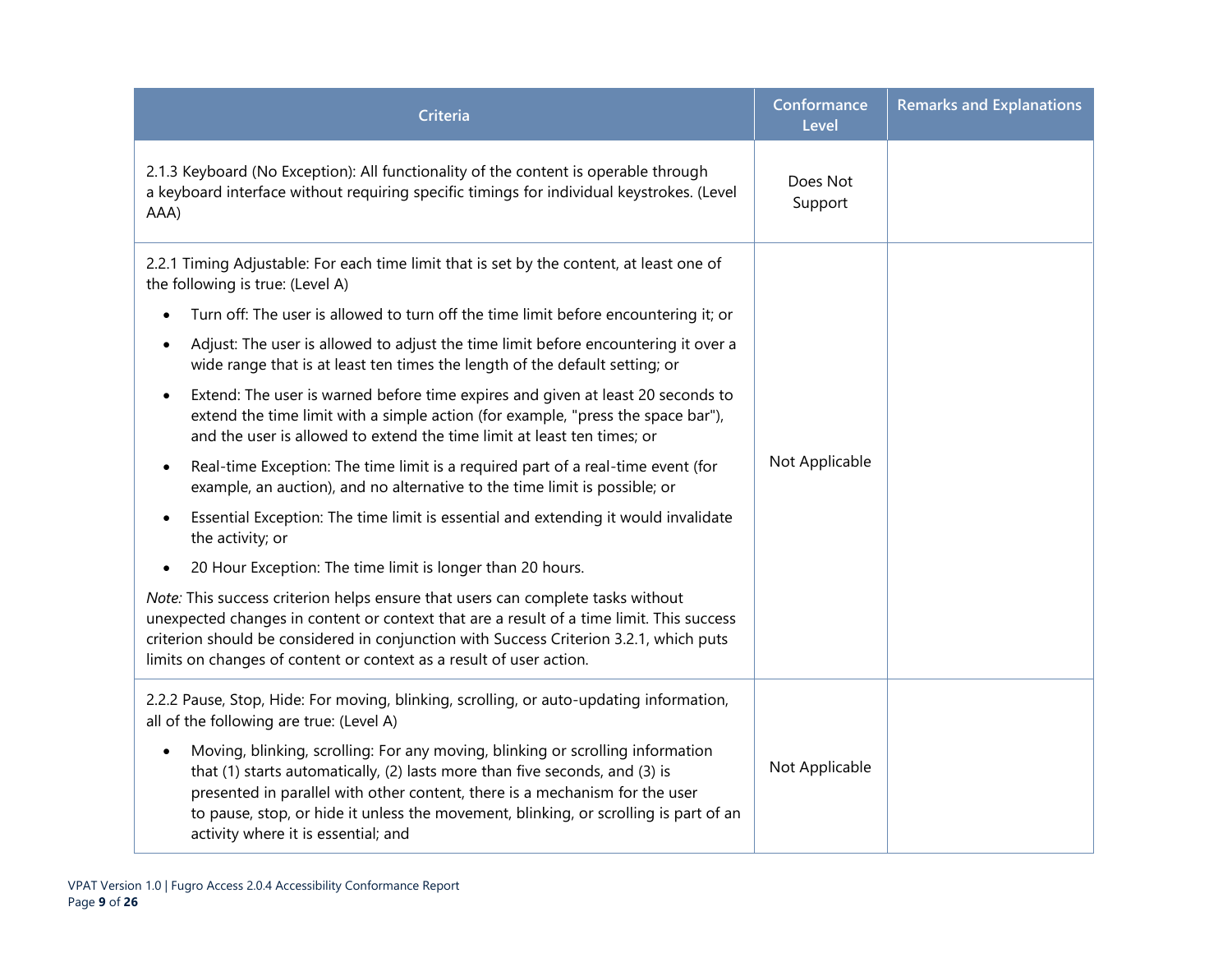| Criteria                                                                                                                                                                                                                                                                                                                                              | Conformance<br>Level | <b>Remarks and Explanations</b> |
|-------------------------------------------------------------------------------------------------------------------------------------------------------------------------------------------------------------------------------------------------------------------------------------------------------------------------------------------------------|----------------------|---------------------------------|
| Auto-updating: For any auto-updating information that (1) starts automatically<br>and (2) is presented in parallel with other content, there is a mechanism for the<br>user to pause, stop, or hide it or to control the frequency of the update unless<br>the auto-updating is part of an activity where it is essential.                            |                      |                                 |
| Note 1: For requirements related to flickering or flashing content, refer to Guideline<br>2.3.                                                                                                                                                                                                                                                        |                      |                                 |
| Note 2: Since any content that does not meet this success criterion can interfere with a<br>user's ability to use the whole page, all content on the Web page (whether it is used to<br>meet other success criteria or not) must meet this success criterion.                                                                                         |                      |                                 |
| Note 3: Content that is updated periodically by software or that is streamed to the user<br>agent is not required to preserve or present information that is generated or received<br>between the initiation of the pause and resuming presentation, as this may not be<br>technically possible, and in many situations could be misleading to do so. |                      |                                 |
| Note 4: An animation that occurs as part of a preload phase or similar situation can be<br>considered essential if interaction cannot occur during that phase for all users and if<br>not indicating progress could confuse users or cause them to think that content was<br>frozen or broken.                                                        |                      |                                 |
| 2.2.3 No Timing: Timing is not an essential part of the event or activity presented by<br>the content, except for non-interactive synchronized media and real-time events.<br>(Level AAA)                                                                                                                                                             | Not Applicable       |                                 |
| 2.2.4 Interruptions: Interruptions can be postponed or suppressed by the user, except<br>interruptions involving an emergency. (Level AAA)                                                                                                                                                                                                            | Not Applicable       |                                 |
| 2.2.5 Re-authenticating: When an authenticated session expires, the user can continue<br>the activity without loss of data after re-authenticating. (Level AAA)                                                                                                                                                                                       | Does Not<br>Support  |                                 |
| 2.3.1 Three Flashes or Below Threshold: Web pages do not contain anything that<br>flashes more than three times in any one second period, or the flash is below<br>the general flash and red flash thresholds. (Level A)                                                                                                                              | Not Applicable       |                                 |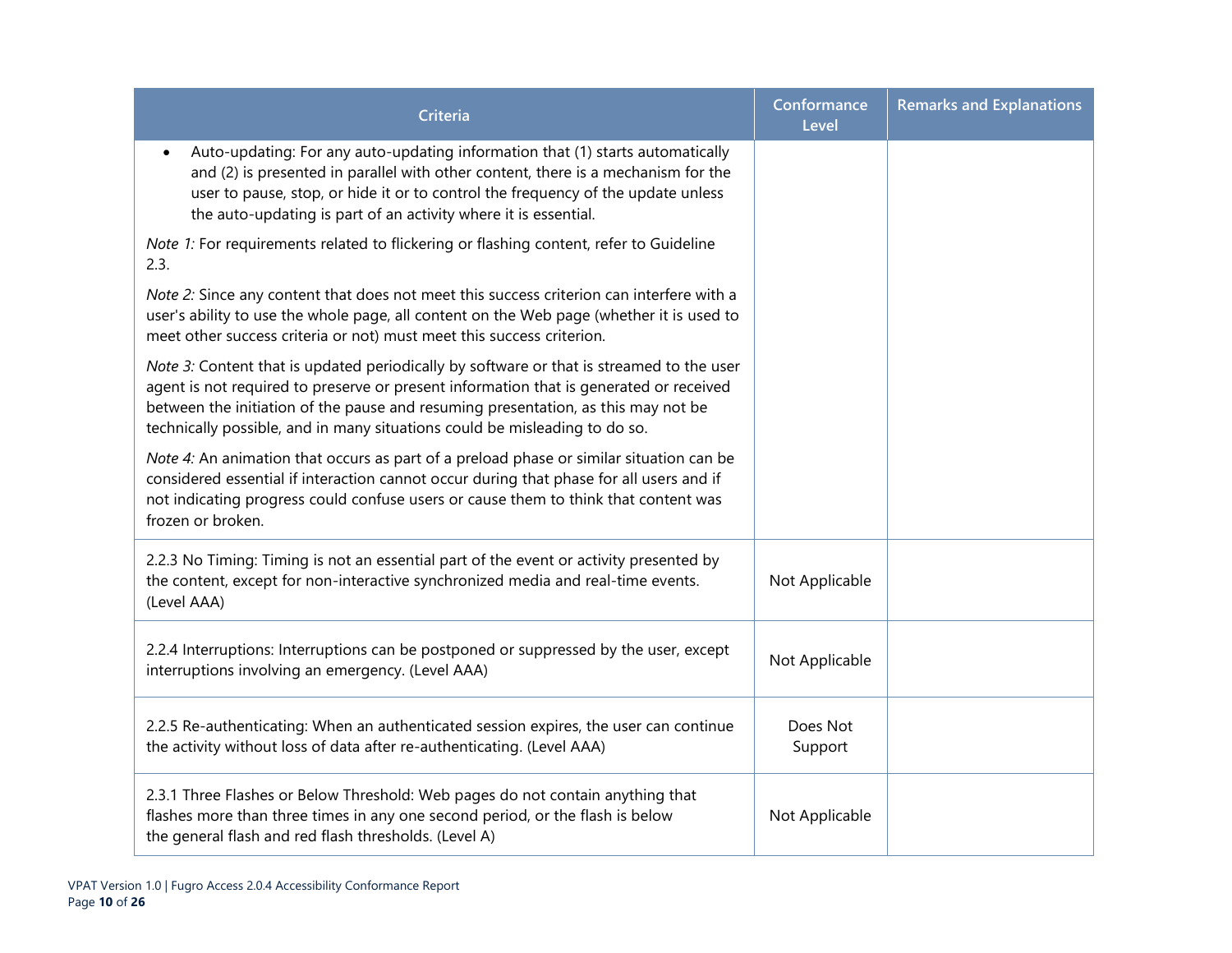| <b>Criteria</b>                                                                                                                                                                                                                                                                        | Conformance<br>Level | <b>Remarks and Explanations</b> |
|----------------------------------------------------------------------------------------------------------------------------------------------------------------------------------------------------------------------------------------------------------------------------------------|----------------------|---------------------------------|
| Note: Since any content that does not meet this success criterion can interfere with a<br>user's ability to use the whole page, all content on the Web page (whether it is used to<br>meet other success criteria or not) must meet this success criterion.                            |                      |                                 |
| 2.3.2 Three Flashes: Web pages do not contain anything that flashes more than three<br>times in any one second period. (Level AAA)                                                                                                                                                     | Supports             |                                 |
| 2.4.1 Bypass Blocks: A mechanism is available to bypass blocks of content that are<br>repeated on multiple Web pages. (Level A)                                                                                                                                                        | Not Applicable       |                                 |
| 2.4.2 Page Titled: Web pages have titles that describe topic or purpose. (Level A)                                                                                                                                                                                                     | Supports             |                                 |
| 2.4.3 Focus Order: If a Web page can be navigated sequentially and the navigation<br>sequences affect meaning or operation, focusable components receive focus in an<br>order that preserves meaning and operability. (Level A)                                                        | Does Not<br>Support  |                                 |
| 2.4.4 Link Purpose (In Context): The purpose of each link can be determined from the<br>link text alone or from the link text together with its programmatically determined link<br>context, except where the purpose of the link would be ambiguous to users in general.<br>(Level A) | Supports             |                                 |
| 2.4.5 Multiple Ways: More than one way is available to locate a Web page within a set<br>of Web pages except where the Web Page is the result of, or a step in, a process.<br>(Level AA)                                                                                               | Supports             |                                 |
| 2.4.6 Headings and Labels: Headings and labels describe topic or purpose. (Level AA)                                                                                                                                                                                                   | Supports             |                                 |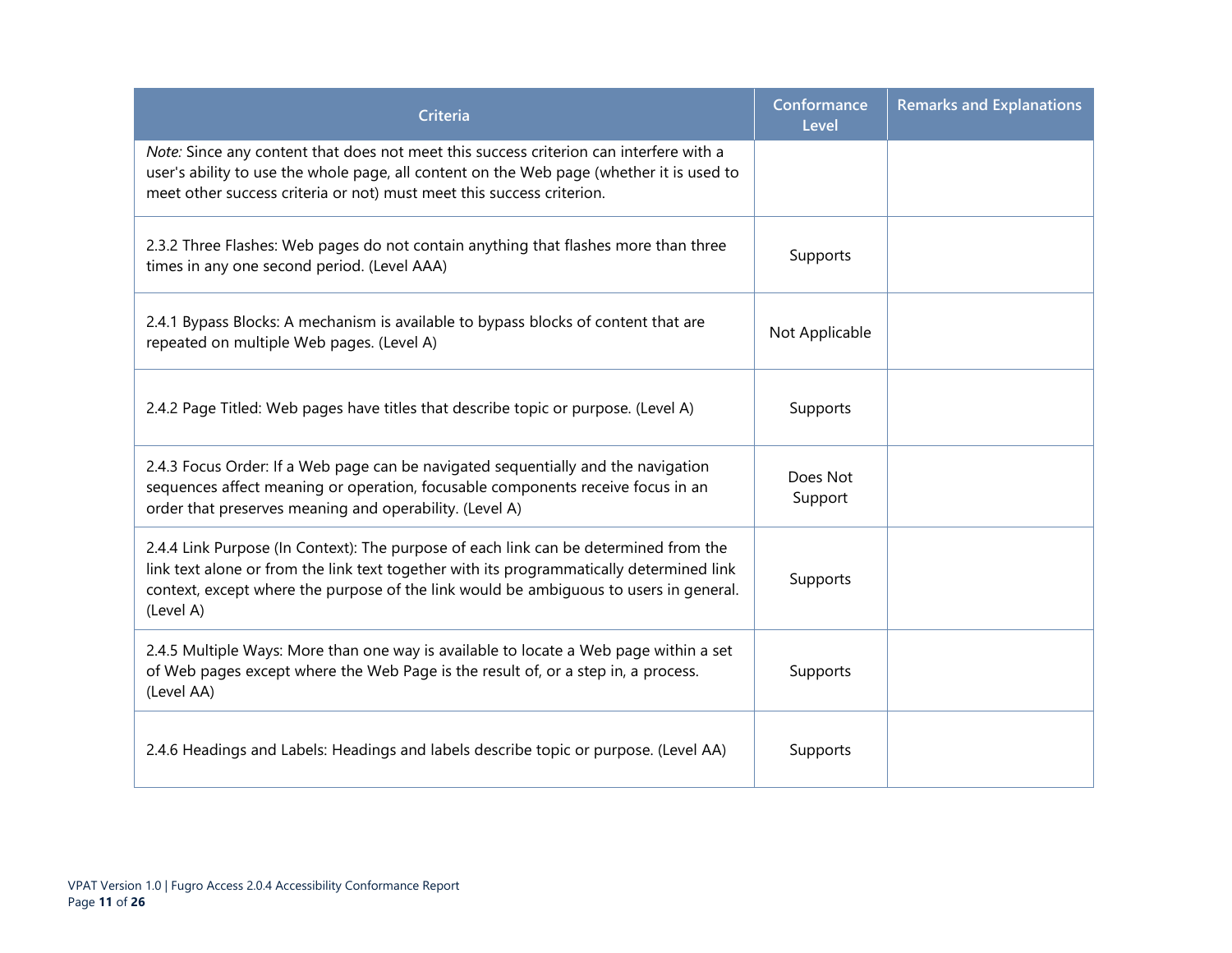| Criteria                                                                                                                                                                                                                         | Conformance<br>Level | <b>Remarks and Explanations</b> |
|----------------------------------------------------------------------------------------------------------------------------------------------------------------------------------------------------------------------------------|----------------------|---------------------------------|
| 2.4.7 Focus Visible: Any keyboard operable user interface has a mode of operation<br>where the keyboard focus indicator is visible. (Level AA)                                                                                   | Does Not<br>Support  |                                 |
| 2.4.8 Location: Information about the user's location within a set of Web pages is<br>available. (Level AAA)                                                                                                                     | Not Applicable       |                                 |
| 2.4.9 Link Purpose (Link Only): A mechanism is available to allow the purpose of each<br>link to be identified from link text alone, except where the purpose of the link would<br>be ambiguous to users in general. (Level AAA) | Supports             |                                 |
| 2.4.10 Section Headings: Section headings are used to organize the content. (Level<br>AAA)                                                                                                                                       |                      |                                 |
| Note 1: "Heading" is used in its general sense and includes titles and other ways to add<br>a heading to different types of content.                                                                                             | Supports             |                                 |
| <i>Note 2:</i> This success criterion covers sections within writing, not user interface<br>components. User Interface components are covered under Success Criterion 4.1.2.                                                     |                      |                                 |

#### **2.3 Principle 3: Understandable**

Information and the operation of user interface must be understandable.

**Table 2.3: Understandable**

<span id="page-13-0"></span>

| Criteria                                                                                                             | Conformance<br>Level | Remarks and Explanations |
|----------------------------------------------------------------------------------------------------------------------|----------------------|--------------------------|
| 3.1.1 Language of Page: The default human language of each Web page can<br>be programmatically determined. (Level A) | Does Not<br>Support  |                          |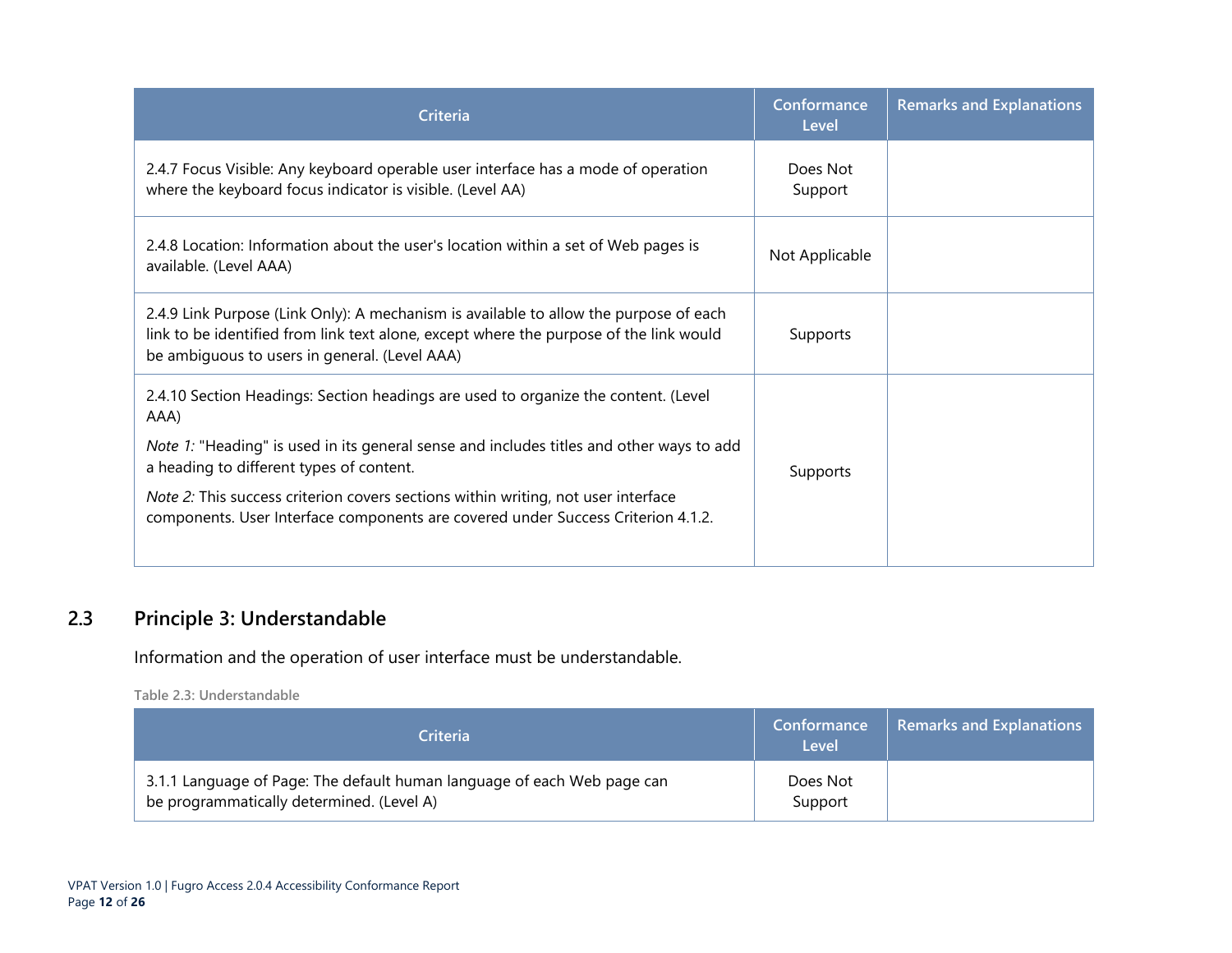| <b>Criteria</b>                                                                                                                                                                                                                                                                                                              | Conformance<br>Level | <b>Remarks and Explanations</b> |
|------------------------------------------------------------------------------------------------------------------------------------------------------------------------------------------------------------------------------------------------------------------------------------------------------------------------------|----------------------|---------------------------------|
| 3.1.2 Language of Parts: The human language of each passage or phrase in the content<br>can be programmatically determined except for proper names, technical terms, words<br>of indeterminate language, and words or phrases that have become part of the<br>vernacular of the immediately surrounding text. (Level AA)     | Does Not<br>Support  |                                 |
| 3.1.3 Unusual Words: A mechanism is available for identifying specific definitions of<br>words or phrases used in an unusual or restricted way, including idioms and jargon.<br>(Level AAA)                                                                                                                                  | Does Not<br>Support  |                                 |
| 3.1.4 Abbreviations: A mechanism for identifying the expanded form or meaning<br>of abbreviations is available. (Level AAA)                                                                                                                                                                                                  | Does Not<br>Support  |                                 |
| 3.1.5 Reading Level: When text requires reading ability more advanced than the lower<br>secondary education level after removal of proper names and titles, supplemental<br>content, or a version that does not require reading ability more advanced than the<br>lower secondary education level, is available. (Level AAA) | Does Not<br>Support  |                                 |
| 3.1.6 Pronunciation: A mechanism is available for identifying specific pronunciation of<br>words where meaning of the words, in context, is ambiguous without knowing the<br>pronunciation. (Level AAA)                                                                                                                      | Does Not<br>Support  |                                 |
| 3.2.1 On Focus: When any component receives focus, it does not initiate a change of<br>context. (Level A)                                                                                                                                                                                                                    | Supports             |                                 |
| 3.2.2 On Input: Changing the setting of any user interface component does not<br>automatically cause a change of context unless the user has been advised of the<br>behaviour before using the component. (Level A)                                                                                                          | Supports             |                                 |
| 3.2.3 Consistent Navigation: Navigational mechanisms that are repeated on<br>multiple Web pages within a set of Web pages occur in the same relative order each<br>time they are repeated, unless a change is initiated by the user. (Level AA)                                                                              | Supports             |                                 |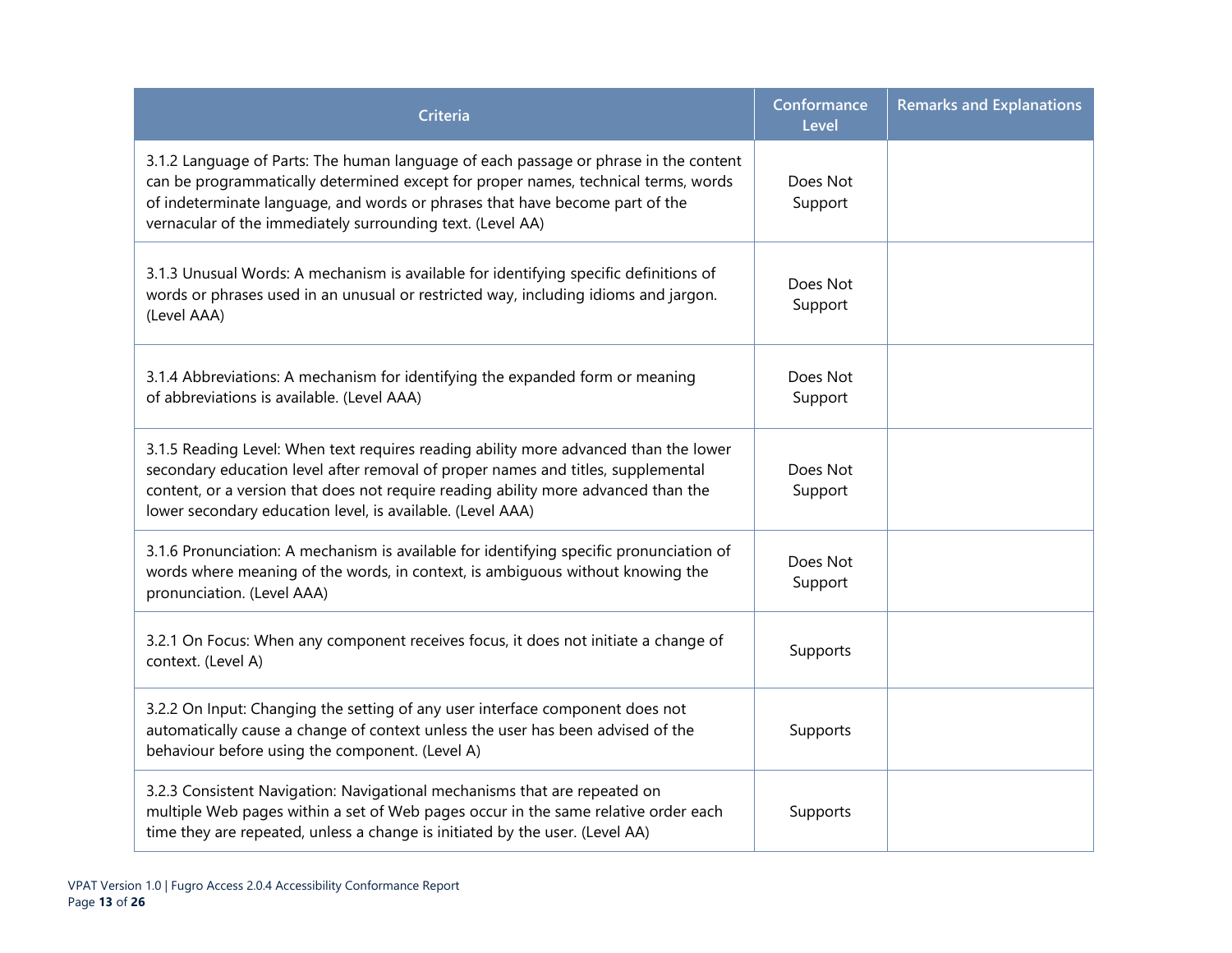| <b>Criteria</b>                                                                                                                                                                                                                                  | Conformance<br>Level | <b>Remarks and Explanations</b> |
|--------------------------------------------------------------------------------------------------------------------------------------------------------------------------------------------------------------------------------------------------|----------------------|---------------------------------|
| 3.2.4 Consistent Identification: Components that have the same functionality within a<br>set of Web pages are identified consistently. (Level AA)                                                                                                | Supports             |                                 |
| 3.2.5 Change on Request: Changes of context are initiated only by user request or<br>a mechanism is available to turn off such changes. (Level AAA)                                                                                              | Does Not<br>Support  |                                 |
| 3.3.1 Error Identification: If an input error is automatically detected, the item that is in<br>error is identified and the error is described to the user in text. (Level A)                                                                    | Supports             |                                 |
| 3.3.2 Labels or Instructions: Labels or instructions are provided when content requires<br>user input. (Level A)                                                                                                                                 | Partial              |                                 |
| 3.3.3 Error Suggestion: If an input error is automatically detected and suggestions for<br>correction are known, then the suggestions are provided to the user, unless it would<br>jeopardize the security or purpose of the content. (Level AA) | Does Not<br>Support  |                                 |
| 3.3.5 Help: Context-sensitive help is available. (Level AAA)                                                                                                                                                                                     | Does Not<br>Support  |                                 |
| 3.3.6 Error Prevention (All): For Web pages that require the user to submit information,<br>at least one of the following is true: (Level AAA)                                                                                                   |                      |                                 |
| 1. Reversible: Submissions are reversible.                                                                                                                                                                                                       |                      |                                 |
| Checked: Data entered by the user is checked for input errors and the user is<br>2.<br>provided an opportunity to correct them.                                                                                                                  | Partial              |                                 |
| Confirmed: A mechanism is available for reviewing, confirming, and correcting<br>3.<br>information before finalizing the submission.                                                                                                             |                      |                                 |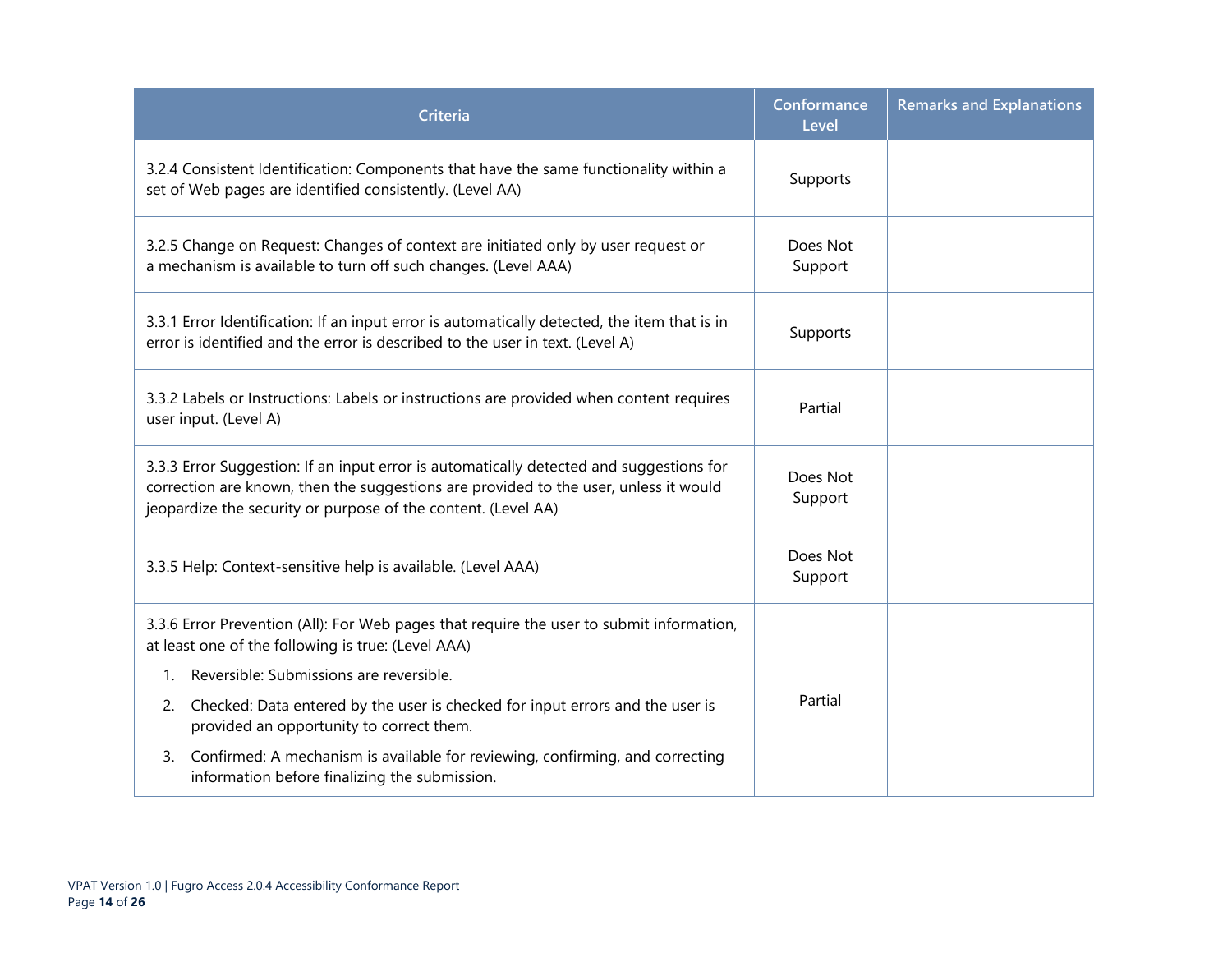#### **2.4 Principle 4: Robust**

Content must be robust enough that it can be interpreted reliably by a wide variety of user agents, including assistive technologies.

**Table 2.4: Robust**

<span id="page-16-0"></span>

| Criteria                                                                                                                                                                                                                                                                                                                                                                                                                                                                                       | Conformance<br>Level | <b>Remarks and Explanations</b> |
|------------------------------------------------------------------------------------------------------------------------------------------------------------------------------------------------------------------------------------------------------------------------------------------------------------------------------------------------------------------------------------------------------------------------------------------------------------------------------------------------|----------------------|---------------------------------|
| 4.1.1 Parsing: In content implemented using markup languages, elements have<br>complete start and end tags, elements are nested according to their specifications,<br>elements do not contain duplicate attributes, and any IDs are unique, except where the<br>specifications allow these features. (Level A)<br>Note: Start and end tags that are missing a critical character in their formation, such as<br>a closing angle bracket or a mismatched attribute value quotation mark are not | Not Applicable       |                                 |
| complete.                                                                                                                                                                                                                                                                                                                                                                                                                                                                                      |                      |                                 |
| 4.1.2 Name, Role, Value: For all user interface components (including but not limited<br>to: form elements, links and components generated by scripts), the name and role can<br>be programmatically determined; states, properties, and values that can be set by the<br>user can be programmatically set; and notification of changes to these items is<br>available to user agents, including assistive technologies. (Level A)                                                             | Partial              |                                 |
| Note: This success criterion is primarily for Web authors who develop or script their<br>own user interface components. For example, standard HTML controls already meet<br>this success criterion when used according to specification.                                                                                                                                                                                                                                                       |                      |                                 |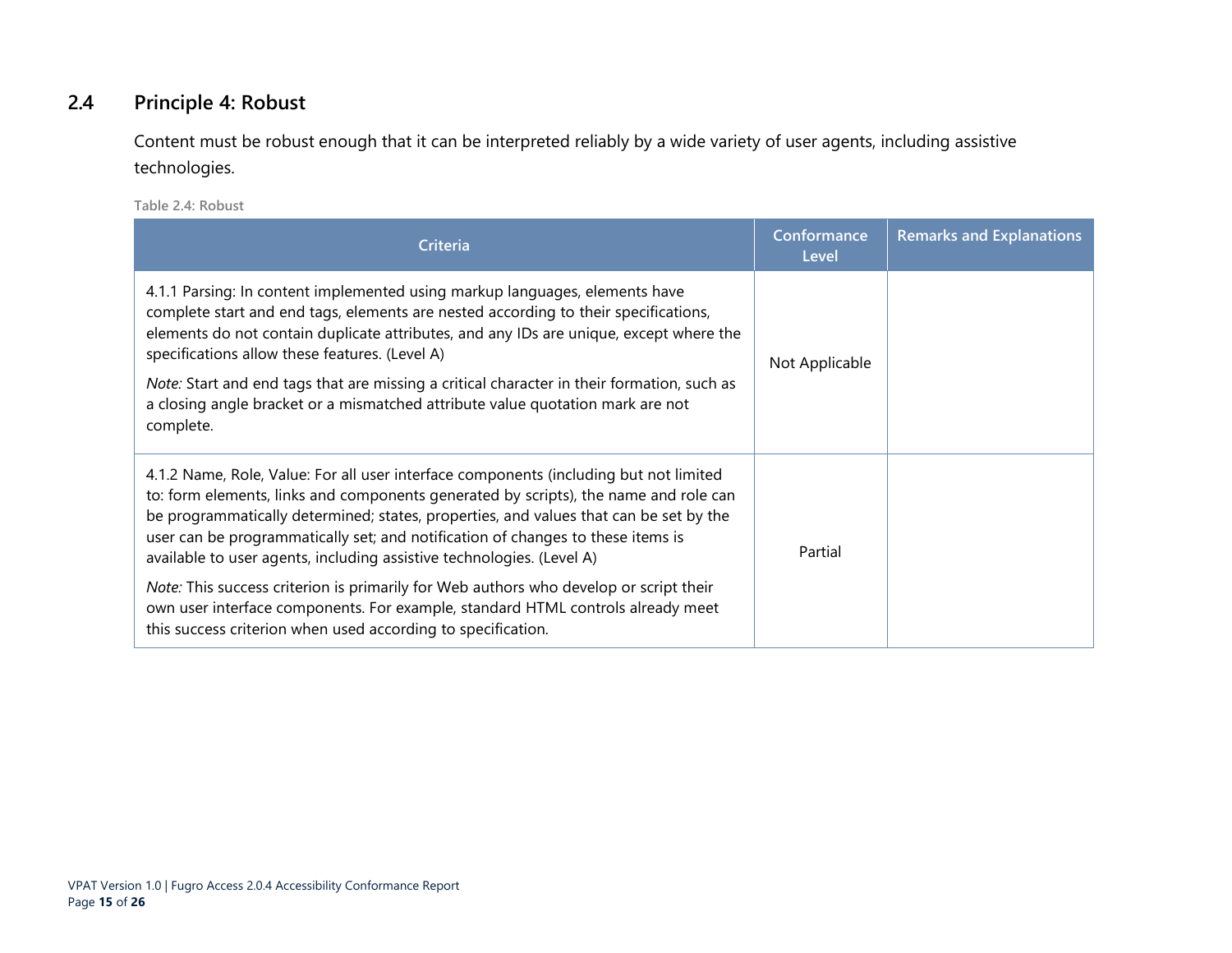## **3. Functional Performance Criteria**

**Table 3.1: Functional Performance Criteria**

<span id="page-17-0"></span>

| Criteria                                                                                                                                                                                      | Conformance<br>Level | <b>Remarks and Explanations</b> |
|-----------------------------------------------------------------------------------------------------------------------------------------------------------------------------------------------|----------------------|---------------------------------|
| 302.1 Without Vision<br>Where a visual mode of operation is provided, ICT shall provide at least one mode of<br>operation that does not require user vision.                                  | Does Not<br>Support  |                                 |
| 302.2 With Limited Vision<br>Where a visual mode of operation is provided, ICT shall provide at least one mode of<br>operation that enables users to make use of limited vision.              | Does Not<br>Support  |                                 |
| 302.3 Without Perception of Color<br>Where a visual mode of operation is provided, ICT shall provide at least one visual<br>mode of operation that does not require user perception of color. | Partial              |                                 |
| 302.4 Without Hearing<br>Where an audible mode of operation is provided, ICT shall provide at least one mode<br>of operation that does not require user hearing.                              | Not Applicable       |                                 |
| 302.5 With Limited Hearing<br>Where an audible mode of operation is provided, ICT shall provide at least one mode<br>of operation that enables users to make use of limited hearing.          | Not Applicable       |                                 |
| 302.6 Without Speech<br>Where speech is used for input, control, or operation, ICT shall provide at least one<br>mode of operation that does not require user speech.                         | Supports             |                                 |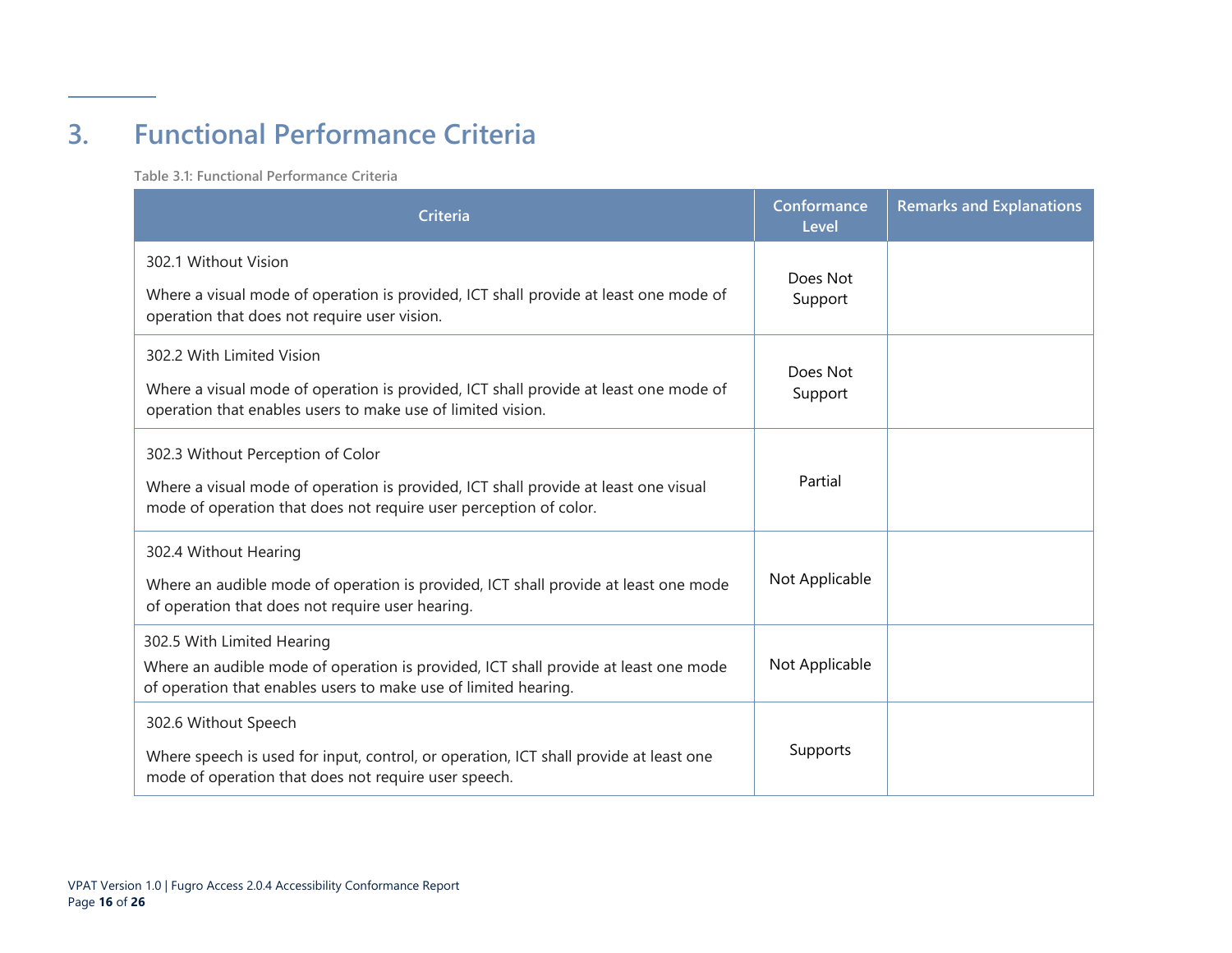| <b>Criteria</b>                                                                                                                                                                                                  | Conformance<br>Level | <b>Remarks and Explanations</b> |
|------------------------------------------------------------------------------------------------------------------------------------------------------------------------------------------------------------------|----------------------|---------------------------------|
| 302.7 With Limited Manipulation<br>Where a manual mode of operation is provided, ICT shall provide at least one mode of<br>operation that does not require fine motor control or simultaneous manual operations. | Not Applicable       |                                 |
| 302.8 With Limited Reach and Strength<br>Where a manual mode of operation is provided, ICT shall provide at least one mode of<br>operation that is operable with limited reach and limited strength.             | Not Applicable       |                                 |
| 302.9 With Limited Language, Cognitive, and Learning Abilities<br>ICT shall provide features making its use by individuals with limited cognitive,<br>language, and learning abilities simpler and easier.       | Not Applicable       |                                 |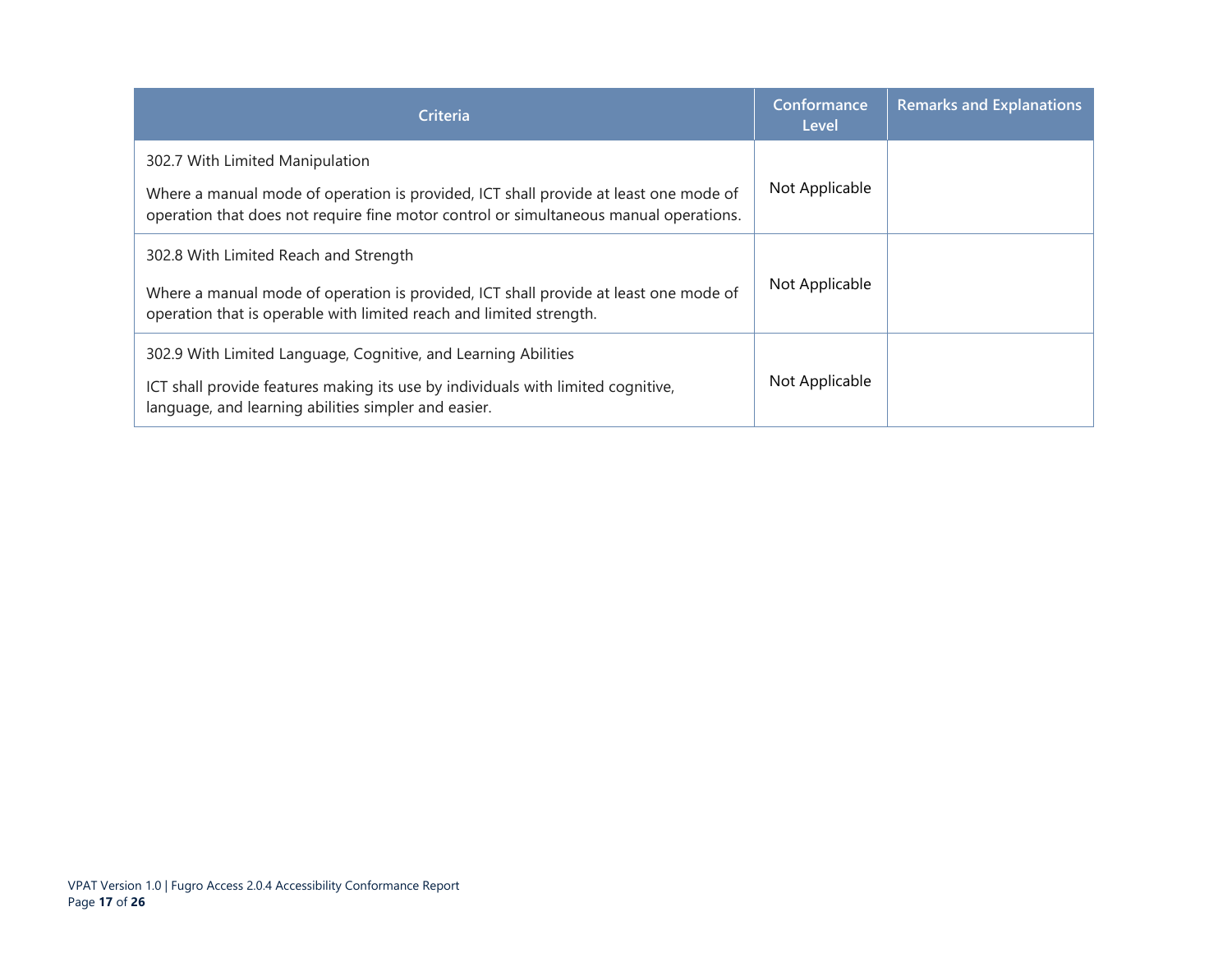### **4. Hardware**

<span id="page-19-0"></span>Fugro Access is a software application, therefore hardware criteria not applicable.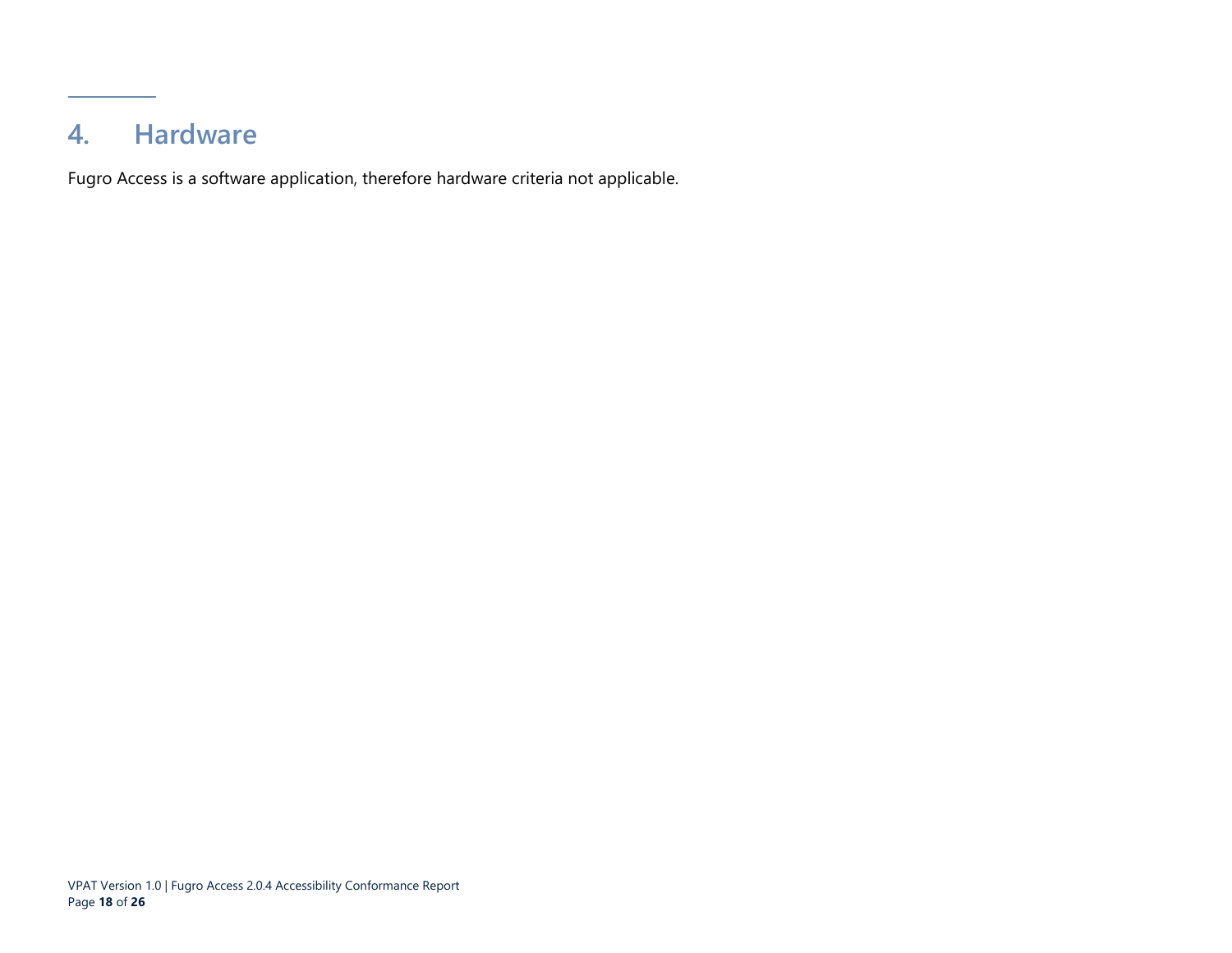### **5. Software**

**Table 5.1: Software**

<span id="page-20-0"></span>

| Criteria                                                                                                                                                                                                                                                                                                                                                                                                                                                             | Conformance<br>Level | <b>Remarks and Explanations</b> |
|----------------------------------------------------------------------------------------------------------------------------------------------------------------------------------------------------------------------------------------------------------------------------------------------------------------------------------------------------------------------------------------------------------------------------------------------------------------------|----------------------|---------------------------------|
| 502.1 General                                                                                                                                                                                                                                                                                                                                                                                                                                                        |                      |                                 |
| Software shall interoperate with assistive technology and shall conform to 502.<br>EXCEPTION: ICT conforming to 402 shall not be required to conform to 502                                                                                                                                                                                                                                                                                                          |                      |                                 |
| 502.2 Documented Accessibility Features<br>Software with platform features defined in platform documentation as accessibility<br>features shall conform to 502.2.                                                                                                                                                                                                                                                                                                    | Does Not<br>Support  |                                 |
| 502.3 Accessibility Services<br>Platform software and software tools that are provided by the platform developer shall<br>provide a documented set of accessibility services that support applications running on<br>the platform to interoperate with assistive technology and shall conform to 502.3.<br>Applications that are also platforms shall expose the underlying platform accessibility<br>services or implement other documented accessibility services. | Does Not<br>Support  |                                 |
| 502.3.1 Object Information<br>The object role, state(s), properties, boundary, name, and description shall be<br>programmatically determinable.                                                                                                                                                                                                                                                                                                                      | Does Not<br>Support  |                                 |
| 502.3.2 Modification of Object Information<br>States and properties that can be set by the user shall be capable of being set<br>programmatically, including through assistive technology.                                                                                                                                                                                                                                                                           | Does Not<br>Support  |                                 |
| 502.3.3 Row, Column, and Headers                                                                                                                                                                                                                                                                                                                                                                                                                                     | Does Not<br>Support  |                                 |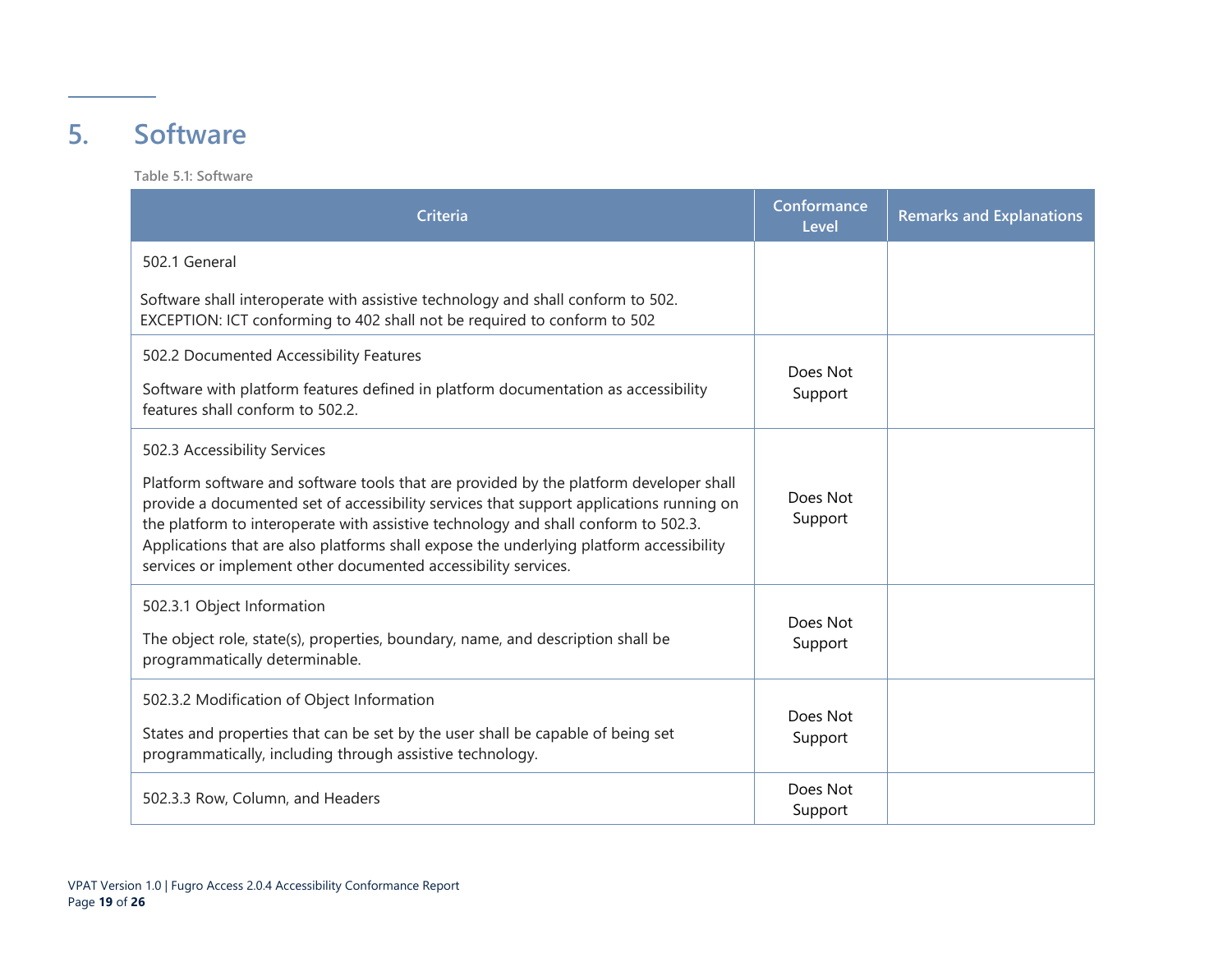| <b>Criteria</b>                                                                                                                                                                                                 | Conformance<br>Level | <b>Remarks and Explanations</b> |
|-----------------------------------------------------------------------------------------------------------------------------------------------------------------------------------------------------------------|----------------------|---------------------------------|
| If an object is in a data table, the occupied rows and columns, and any headers<br>associated with those rows or columns, shall be programmatically determinable.                                               |                      |                                 |
| 502.3.4 Values<br>Any current value(s), and any set or range of allowable values associated with an object,<br>shall be programmatically determinable.                                                          | Does Not<br>Support  |                                 |
| 502.3.5 Modification of Values<br>Values that can be set by the user shall be capable of being set programmatically,<br>including through assistive technology.                                                 | Partial              |                                 |
| 502.3.6 Label Relationships<br>Any relationship that a component has as a label for another component, or of being<br>labeled by another component, shall be programmatically determinable                      | Does Not<br>Support  |                                 |
| 502.3.7 Hierarchical Relationships<br>Any hierarchical (parent-child) relationship that a component has as a container for, or<br>being contained by, another component shall be programmatically determinable. | Does Not<br>Support  |                                 |
| 502.3.8 Text<br>The content of text objects, text attributes, and the boundary of text rendered to the<br>screen, shall be programmatically determinable.                                                       | Does Not<br>Support  |                                 |
| 502.3.9 Modification of Text<br>Text that can be set by the user shall be capable of being set programmatically,<br>including through assistive technology.                                                     | Partial              |                                 |
| 502.3.10 List of Actions<br>A list of all actions that can be executed on an object shall be programmatically<br>determinable.                                                                                  | Does Not<br>Support  |                                 |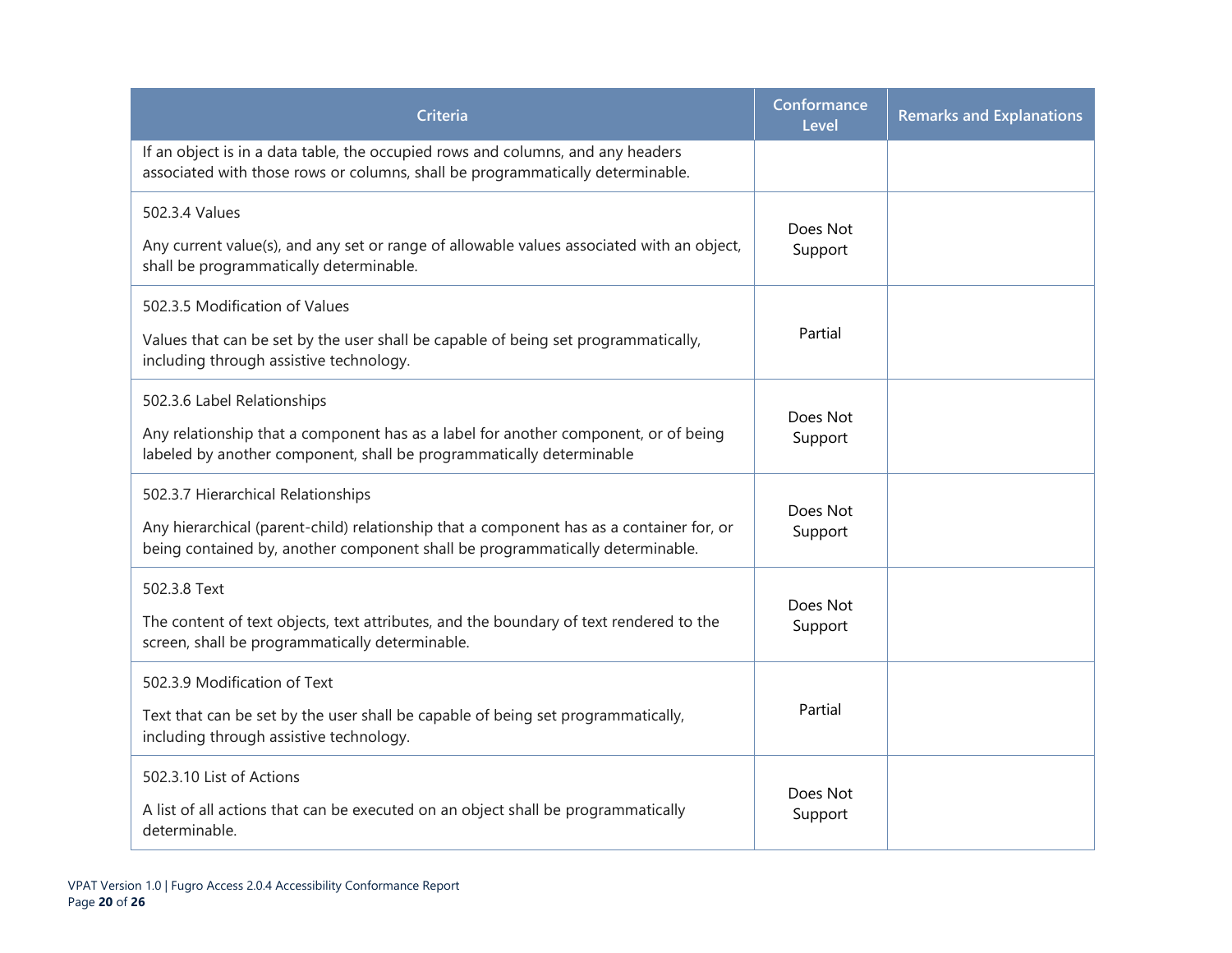| <b>Criteria</b>                                                                                                                                                                                                                         | Conformance<br>Level | <b>Remarks and Explanations</b> |
|-----------------------------------------------------------------------------------------------------------------------------------------------------------------------------------------------------------------------------------------|----------------------|---------------------------------|
| 502.3.11 Actions on Objects                                                                                                                                                                                                             | Does Not             |                                 |
| Applications shall allow assistive technology to programmatically execute available<br>actions on objects                                                                                                                               | Support              |                                 |
| 502.3.12 Focus Cursor                                                                                                                                                                                                                   |                      |                                 |
| Applications shall expose information and mechanisms necessary to track focus, text<br>insertion point, and selection attributes of user interface components.                                                                          | Partial              |                                 |
| 502.3.13 Modification of Focus Cursor                                                                                                                                                                                                   |                      |                                 |
| Focus, text insertion point, and selection attributes that can be set by the user shall be<br>capable of being set programmatically, including through the use of assistive<br>technology.                                              | Supports             |                                 |
| 502.3.14 Event Notification                                                                                                                                                                                                             |                      |                                 |
| Notification of events relevant to user interactions, including but not limited to,<br>changes in the component's state(s), value, name, description, or boundary, shall be<br>available to assistive technology.                       | Does Not<br>Support  |                                 |
| 502.4 Platform Accessibility Features                                                                                                                                                                                                   |                      |                                 |
| Platforms and platform software shall conform to the requirements in ANSI/HFES 200.2,<br>Human Factors Engineering of Software User Interfaces - Part 2: Accessibility (2008)<br>(incorporated by reference, see 702.4.1) listed below: |                      |                                 |
| 1. Section 9.3.3 Enable sequential entry of multiple (chorded) keystrokes;                                                                                                                                                              | Not Applicable       |                                 |
| Section 9.3.4 Provide adjustment of delay before key acceptance;<br>2.                                                                                                                                                                  |                      |                                 |
| Section 9.3.5 Provide adjustment of same-key double-strike acceptance;<br>3.                                                                                                                                                            |                      |                                 |
| Section 10.6.7 Allow users to choose visual alternative for audio output;<br>4.                                                                                                                                                         |                      |                                 |
| Section 10.6.8 Synchronize audio equivalents for visual events;<br>5.                                                                                                                                                                   |                      |                                 |
| Section 10.6.9 Provide speech output services; and<br>6.                                                                                                                                                                                |                      |                                 |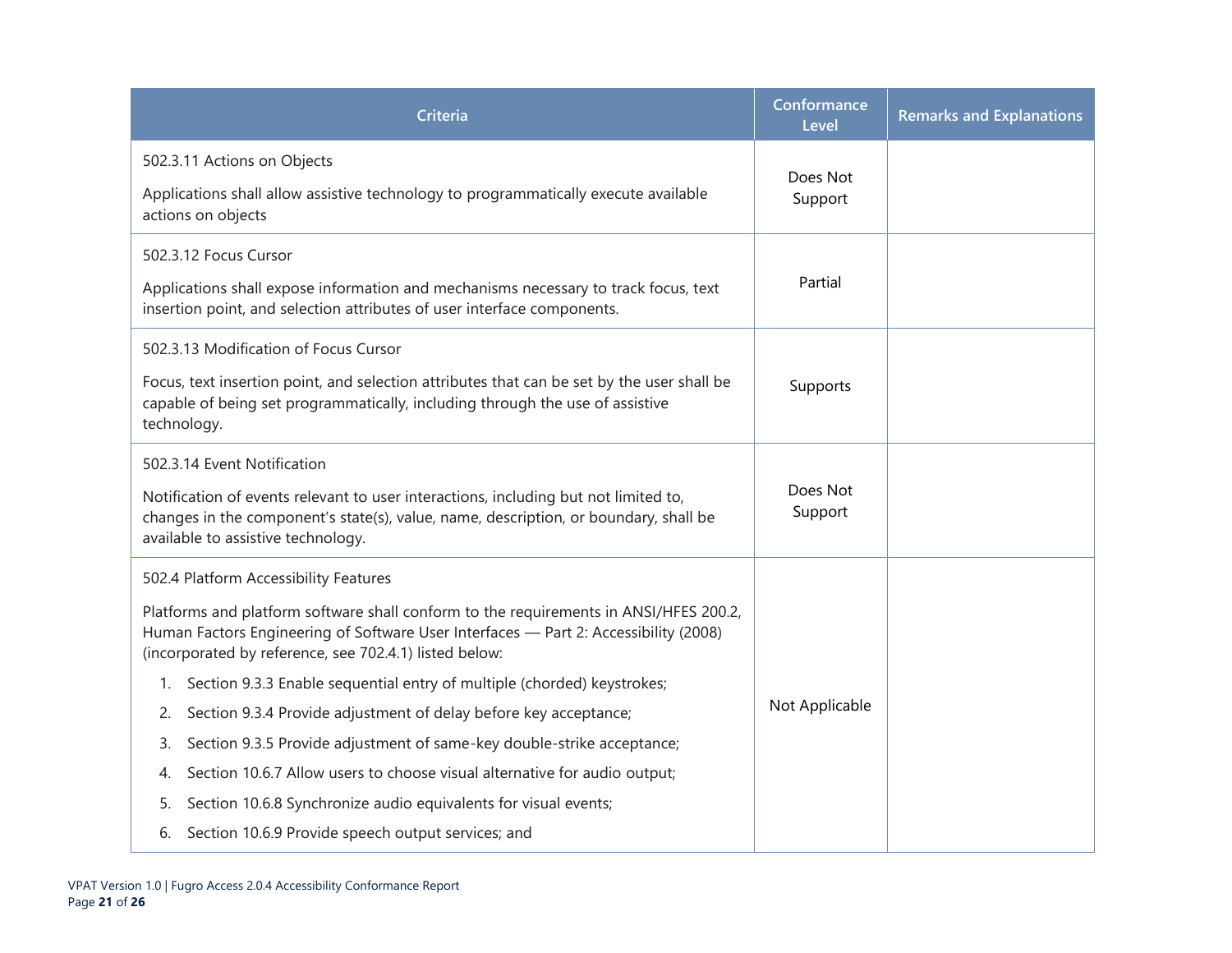| <b>Criteria</b>                                                                                                                                                                                                                                                                                                     | Conformance<br>Level | <b>Remarks and Explanations</b> |
|---------------------------------------------------------------------------------------------------------------------------------------------------------------------------------------------------------------------------------------------------------------------------------------------------------------------|----------------------|---------------------------------|
| 7. Section 10.7.1 Display any captions provided.                                                                                                                                                                                                                                                                    |                      |                                 |
| 503.1 General                                                                                                                                                                                                                                                                                                       |                      |                                 |
| Applications shall conform to 503.                                                                                                                                                                                                                                                                                  |                      |                                 |
| 503.2 User Preferences                                                                                                                                                                                                                                                                                              |                      |                                 |
| Applications shall permit user preferences from platform settings for color, contrast,<br>font type, font size, and focus cursor.<br>EXCEPTION: Applications that are designed to be isolated from their underlying<br>platform software, including Web applications, shall not be required to conform to<br>503.2. | Does Not<br>Support  |                                 |
| 503.3 Alternative User Interfaces                                                                                                                                                                                                                                                                                   |                      |                                 |
| Where an application provides an alternative user interface that functions as assistive<br>technology, the application shall use platform and other industry standard accessibility<br>services.                                                                                                                    | Not Applicable       |                                 |
| 503.4 User Controls for Captions and Audio Description                                                                                                                                                                                                                                                              |                      |                                 |
| Where ICT displays video with synchronized audio, ICT shall provide user controls for<br>closed captions and audio descriptions conforming to 503.4                                                                                                                                                                 | Not Applicable       |                                 |
| 503.4.1 Caption Controls                                                                                                                                                                                                                                                                                            |                      |                                 |
| Where user controls are provided for volume adjustment, ICT shall provide user<br>controls for the selection of captions at the same menu level as the user controls for<br>volume or program selection.                                                                                                            | Not Applicable       |                                 |
| 503.4.2 Audio Description Controls                                                                                                                                                                                                                                                                                  |                      |                                 |
| Where user controls are provided for program selection, ICT shall provide user controls<br>for the selection of audio descriptions at the same menu level as the user controls for<br>volume or program selection.                                                                                                  | Not Applicable       |                                 |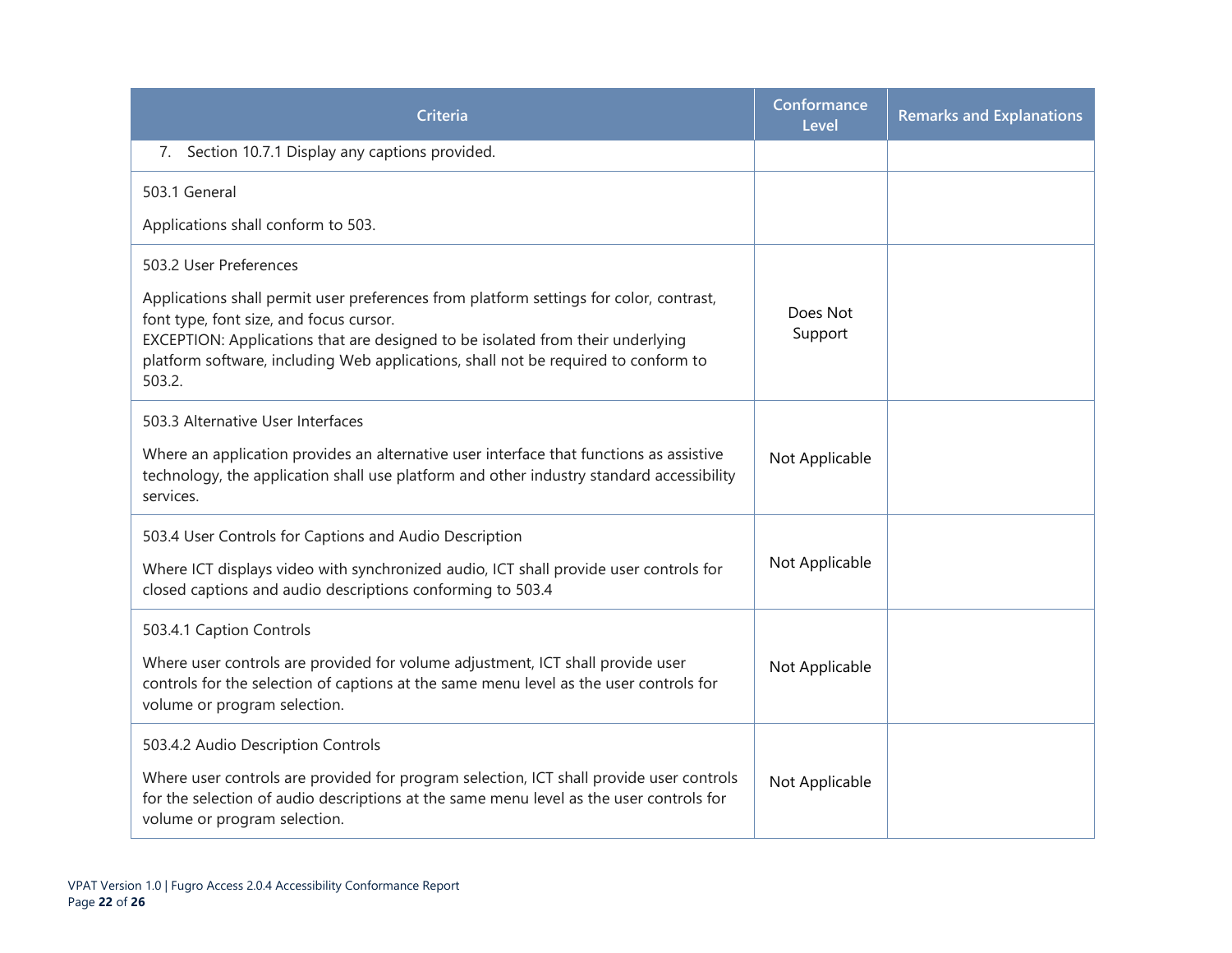| <b>Criteria</b>                                                                                                                                                                                                                                                                                                                                                                                                                                                                                                                                                       | Conformance<br>Level | <b>Remarks and Explanations</b> |
|-----------------------------------------------------------------------------------------------------------------------------------------------------------------------------------------------------------------------------------------------------------------------------------------------------------------------------------------------------------------------------------------------------------------------------------------------------------------------------------------------------------------------------------------------------------------------|----------------------|---------------------------------|
| 504.1 General                                                                                                                                                                                                                                                                                                                                                                                                                                                                                                                                                         |                      |                                 |
| Where an application is an authoring tool, the application shall conform to 504 to the<br>extent that information required for accessibility is supported by the destination<br>format.                                                                                                                                                                                                                                                                                                                                                                               |                      |                                 |
| 504.2 Content Creation or Editing                                                                                                                                                                                                                                                                                                                                                                                                                                                                                                                                     |                      |                                 |
| Authoring tools shall provide a mode of operation to create or edit content that<br>conforms to Level A and Level AA Success Criteria and Conformance Requirements in<br>WCAG 2.0 (incorporated by reference, see 702.10.1) for all supported features and, as<br>applicable, to file formats supported by the authoring tool. Authoring tools shall permit<br>authors the option of overriding information required for accessibility.<br>EXCEPTION: Authoring tools shall not be required to conform to 504.2 when used to<br>directly edit plain text source code. | Does Not<br>Support  |                                 |
| 504.2.1 Preservation of Information Provided for Accessibility in Format Conversion<br>Authoring tools shall, when converting content from one format to another or saving<br>content in multiple formats, preserve the information required for accessibility to the<br>extent that the information is supported by the destination format.                                                                                                                                                                                                                          | Not Applicable       |                                 |
| 504.2.2 PDF Export                                                                                                                                                                                                                                                                                                                                                                                                                                                                                                                                                    |                      |                                 |
| Authoring tools capable of exporting PDF files that conform to ISO 32000-1:2008 (PDF<br>1.7) shall also be capable of exporting PDF files that conform to ANSI/AIIM/ISO 14289-<br>1:2016 (PDF/UA-1) (incorporated by reference, see 702.3.1).                                                                                                                                                                                                                                                                                                                         | Not Tested           |                                 |
| 504.3 Prompts                                                                                                                                                                                                                                                                                                                                                                                                                                                                                                                                                         |                      |                                 |
| Authoring tools shall provide a mode of operation that prompts authors to create<br>content that conforms to Level A and Level AA Success Criteria and Conformance<br>Requirements in WCAG 2.0 (incorporated by reference, see 702.10.1) for supported<br>features and, as applicable, to file formats supported by the authoring tool.                                                                                                                                                                                                                               | Not Applicable       |                                 |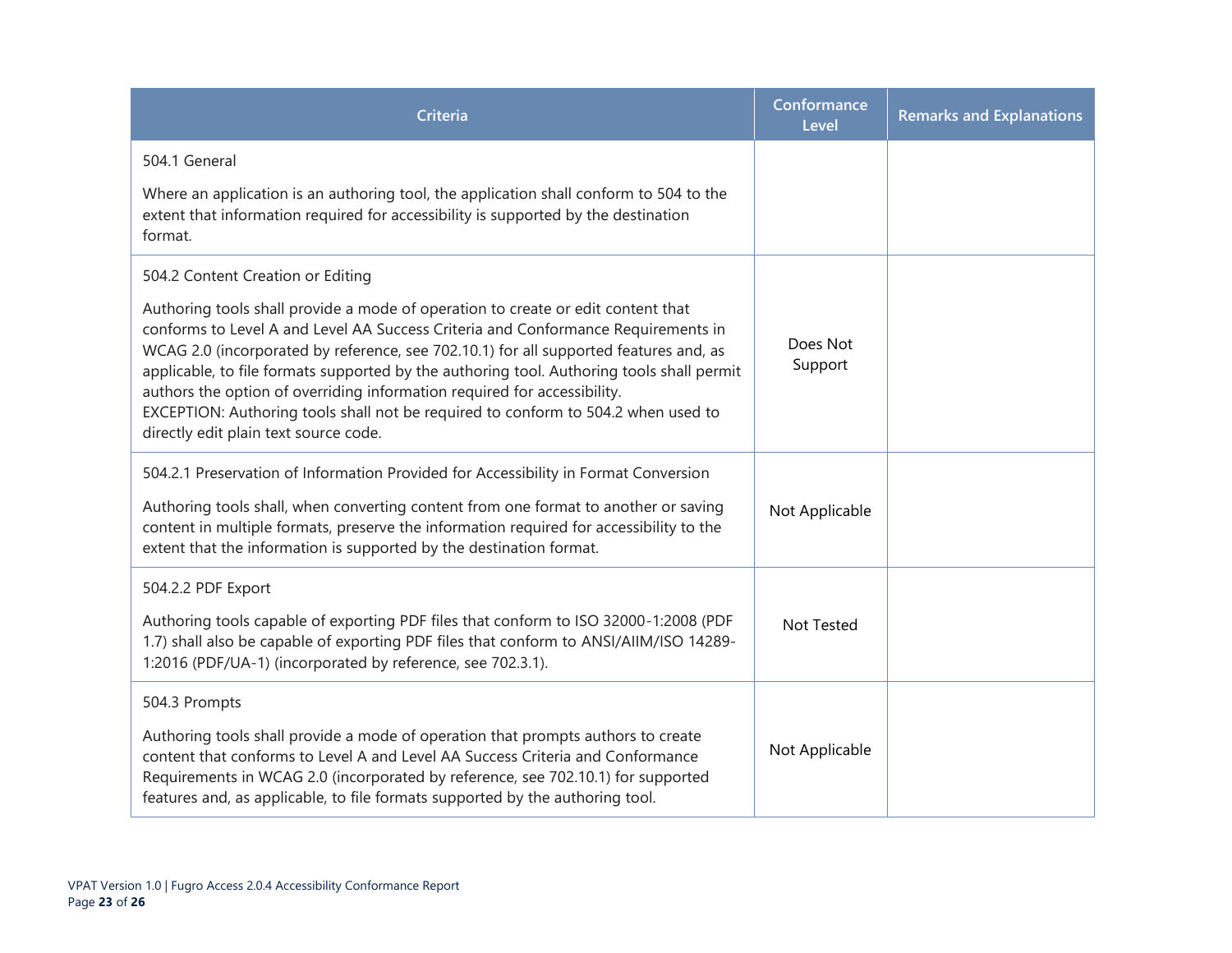| <b>Criteria</b>                                                                                                                                                                                                                                                                                                                                                                       | Conformance<br>Level | <b>Remarks and Explanations</b> |
|---------------------------------------------------------------------------------------------------------------------------------------------------------------------------------------------------------------------------------------------------------------------------------------------------------------------------------------------------------------------------------------|----------------------|---------------------------------|
| 504.4 Templates<br>Where templates are provided, templates allowing content creation that conforms to<br>Level A and Level AA Success Criteria and Conformance Requirements in WCAG 2.0<br>(incorporated by reference, see 702.10.1) shall be provided for a range of template uses<br>for supported features and, as applicable, to file formats supported by the authoring<br>tool. | Not Applicable       |                                 |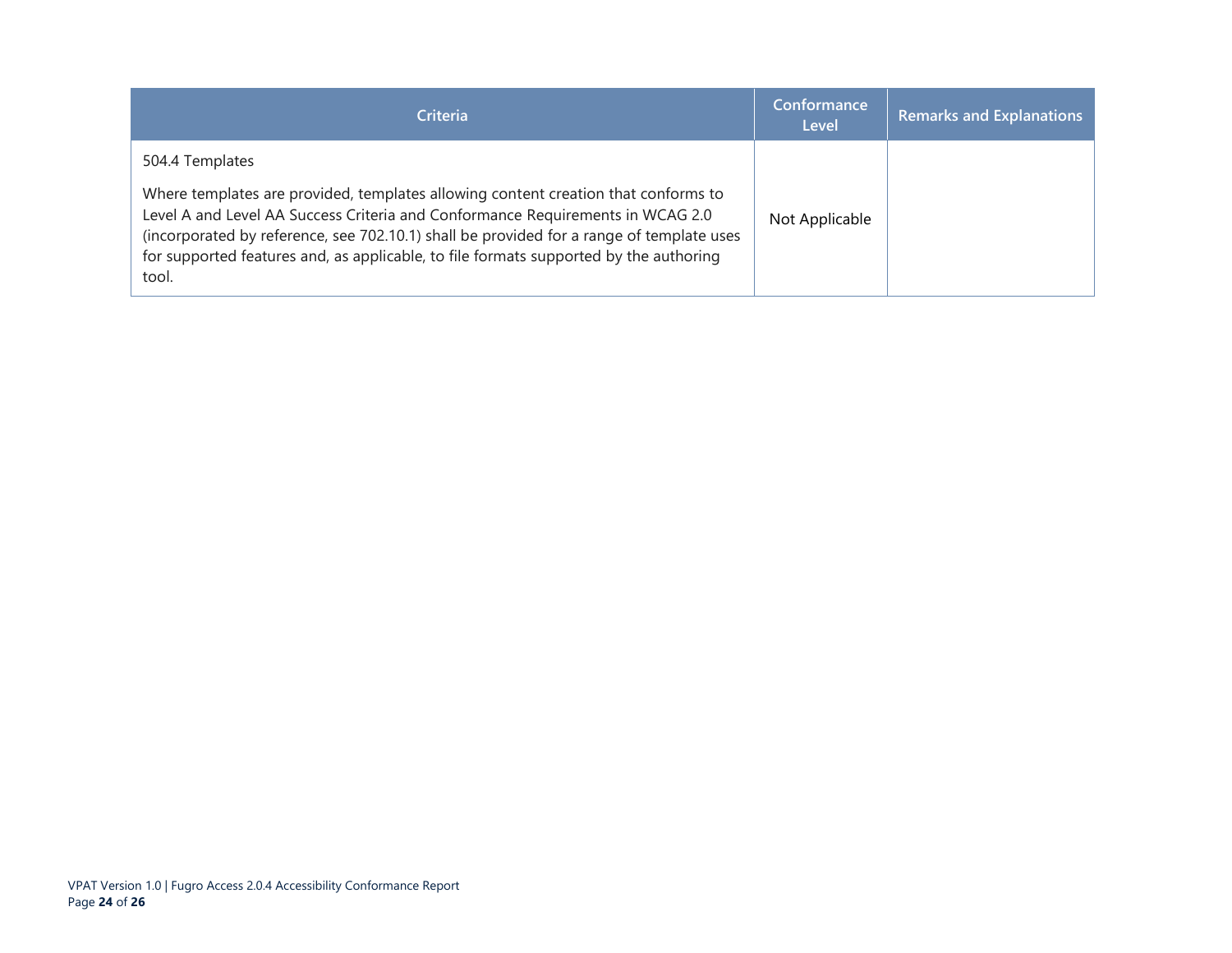## **6. Support Documentation and Services**

**Table 6.1: Support Documentation**

<span id="page-26-0"></span>

| <b>Criteria</b>                                                                                                                                                                                                                                                                           | Conformance<br>Level | <b>Remarks and Explanations</b> |
|-------------------------------------------------------------------------------------------------------------------------------------------------------------------------------------------------------------------------------------------------------------------------------------------|----------------------|---------------------------------|
| 602.1 General                                                                                                                                                                                                                                                                             |                      |                                 |
| Documentation that supports the use of ICT shall conform to 602.                                                                                                                                                                                                                          |                      |                                 |
| 602.2 Accessibility and Compatibility Features                                                                                                                                                                                                                                            |                      |                                 |
| Documentation shall list and explain how to use the accessibility and compatibility<br>features required by Chapters 4 and 5. Documentation shall include accessibility<br>features that are built-in and accessibility features that provide compatibility with<br>assistive technology. | Not Applicable       |                                 |
| 602.3 Electronic Support Documentation<br>Documentation in electronic format, including Web-based self-service support, shall<br>conform to Level A and Level AA Success Criteria and Conformance Requirements in<br>WCAG 2.0 (incorporated by reference, see 702.10.1).                  | Supports             |                                 |
| 602.4 Alternate Formats for Non-Electronic Support Documentation<br>Where support documentation is only provided in non-electronic formats, alternate<br>formats usable by individuals with disabilities shall be provided upon request.                                                  | Not Applicable       |                                 |